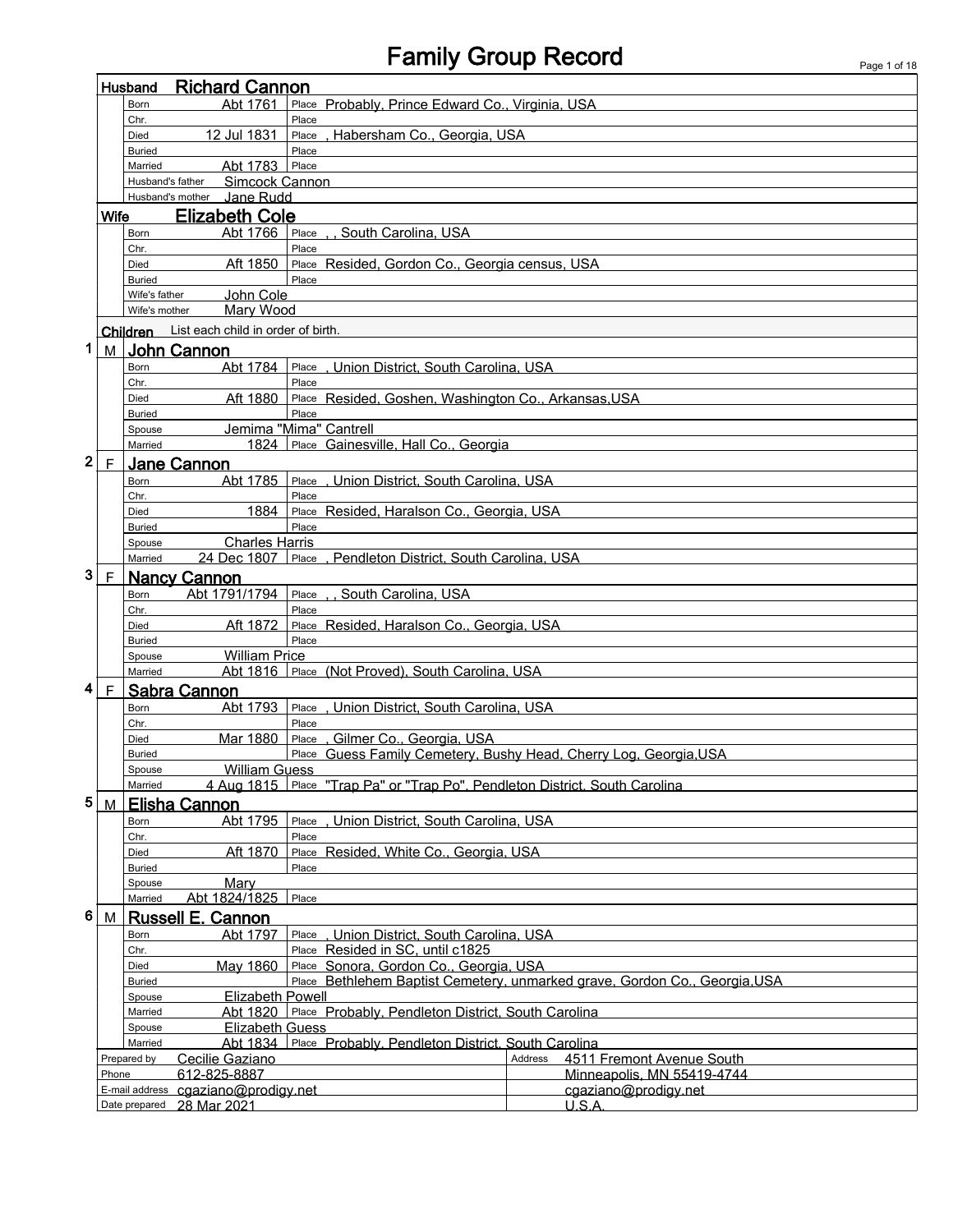| Husband                                                                                                                                                     |                                                                                              |                         | <b>Richard Cannon</b>                                                                                        |                                                                                                                |  |  |  |  |
|-------------------------------------------------------------------------------------------------------------------------------------------------------------|----------------------------------------------------------------------------------------------|-------------------------|--------------------------------------------------------------------------------------------------------------|----------------------------------------------------------------------------------------------------------------|--|--|--|--|
| <b>Wife</b>                                                                                                                                                 |                                                                                              |                         | <b>Elizabeth Cole</b>                                                                                        |                                                                                                                |  |  |  |  |
|                                                                                                                                                             |                                                                                              | Children                | List each child in order of birth.                                                                           |                                                                                                                |  |  |  |  |
| 7                                                                                                                                                           |                                                                                              |                         | M [Male] Cannon                                                                                              |                                                                                                                |  |  |  |  |
|                                                                                                                                                             |                                                                                              | Born                    | Abt 1801/1804                                                                                                | Place . Greenville District. South Carolina. USA                                                               |  |  |  |  |
|                                                                                                                                                             |                                                                                              | Chr.                    |                                                                                                              | Place                                                                                                          |  |  |  |  |
|                                                                                                                                                             |                                                                                              | Died                    | Aft 1820                                                                                                     | Place Resided, Pendleton District, South Carolina, USA                                                         |  |  |  |  |
|                                                                                                                                                             |                                                                                              | <b>Buried</b>           |                                                                                                              | Place                                                                                                          |  |  |  |  |
|                                                                                                                                                             |                                                                                              | Spouse                  |                                                                                                              |                                                                                                                |  |  |  |  |
|                                                                                                                                                             |                                                                                              | Married                 |                                                                                                              | Place                                                                                                          |  |  |  |  |
| 8                                                                                                                                                           |                                                                                              |                         | F Rachel Cannon                                                                                              |                                                                                                                |  |  |  |  |
|                                                                                                                                                             |                                                                                              | Born<br>Chr.            | Abt 1803                                                                                                     | Place<br>, Greenville District, South Carolina, USA<br>Place                                                   |  |  |  |  |
|                                                                                                                                                             |                                                                                              | <b>Died</b>             | Bef 1840                                                                                                     | Place Resided, Cass Co., Georgia, USA                                                                          |  |  |  |  |
|                                                                                                                                                             |                                                                                              | <b>Buried</b>           |                                                                                                              | Place                                                                                                          |  |  |  |  |
|                                                                                                                                                             |                                                                                              | Spouse                  |                                                                                                              | <b>Isaac Newton Tate Sr.</b>                                                                                   |  |  |  |  |
|                                                                                                                                                             |                                                                                              | Married                 |                                                                                                              | Abt 1824 Place Perhaps,, South Carolina or Georgia, USA                                                        |  |  |  |  |
| 9                                                                                                                                                           | M                                                                                            |                         | <b>Bird Cannon</b>                                                                                           |                                                                                                                |  |  |  |  |
|                                                                                                                                                             |                                                                                              | Born                    | 9 Oct 1804                                                                                                   | Place , Pendleton District, South Carolina, USA                                                                |  |  |  |  |
|                                                                                                                                                             |                                                                                              | Chr.                    |                                                                                                              | Place                                                                                                          |  |  |  |  |
|                                                                                                                                                             |                                                                                              | Died                    | 23 Sep 1871                                                                                                  | Place Ringgold, Cherokee Co., Alabama, USA, census                                                             |  |  |  |  |
|                                                                                                                                                             |                                                                                              | <b>Buried</b>           |                                                                                                              | Place                                                                                                          |  |  |  |  |
|                                                                                                                                                             |                                                                                              | Spouse<br>Married       | Lucinda Morgan                                                                                               | 2 Mar 1826   Place, Habersham Co., Georgia                                                                     |  |  |  |  |
|                                                                                                                                                             | 10 F                                                                                         |                         | Celia Ann Cannon                                                                                             |                                                                                                                |  |  |  |  |
|                                                                                                                                                             |                                                                                              | Born                    | 23 Jun 1805                                                                                                  | Place . Pendleton District. South Carolina. USA                                                                |  |  |  |  |
|                                                                                                                                                             |                                                                                              | Chr.                    |                                                                                                              | Place                                                                                                          |  |  |  |  |
|                                                                                                                                                             |                                                                                              | Died                    | 6 Feb 1883                                                                                                   | Place Resided, Houston Co., Texas (1880 census), USA                                                           |  |  |  |  |
|                                                                                                                                                             |                                                                                              | <b>Buried</b>           |                                                                                                              | Place Parker Cemetery, Grapeland, Houston Co., Texas, USA                                                      |  |  |  |  |
|                                                                                                                                                             |                                                                                              | Spouse                  |                                                                                                              | Joseph Hayden Murdoch                                                                                          |  |  |  |  |
|                                                                                                                                                             |                                                                                              | Married                 |                                                                                                              | 1 Jun 1829 Place . Habersham Co., Georgia, USA                                                                 |  |  |  |  |
| 11 $\vert$ F                                                                                                                                                |                                                                                              |                         | Malinda Cannon                                                                                               |                                                                                                                |  |  |  |  |
|                                                                                                                                                             |                                                                                              | Born                    | Abt 1809                                                                                                     | Place, Pendleton District, South Carolina, USA                                                                 |  |  |  |  |
|                                                                                                                                                             |                                                                                              | Chr.                    |                                                                                                              | Place                                                                                                          |  |  |  |  |
|                                                                                                                                                             |                                                                                              | <b>Died</b>             | Aft 1880                                                                                                     | Place Resided, Clay Co, Georgia, USA<br>Place Liberty Baptist Church, Ranger, Gordon Co, Georgia, USA          |  |  |  |  |
|                                                                                                                                                             |                                                                                              | <b>Buried</b><br>Spouse |                                                                                                              | James A. Adams Rev.                                                                                            |  |  |  |  |
|                                                                                                                                                             |                                                                                              | Married                 |                                                                                                              | 9 Feb 1827 Place . Habersham Co., Georgia, USA                                                                 |  |  |  |  |
| 12                                                                                                                                                          | F                                                                                            |                         | <b>Eleanor Caroline "Nellie" Cannon</b>                                                                      |                                                                                                                |  |  |  |  |
|                                                                                                                                                             |                                                                                              | Born                    | 6 Feb 1812                                                                                                   | Place, Pendleton District, South Carolina, USA                                                                 |  |  |  |  |
|                                                                                                                                                             |                                                                                              | Chr.                    |                                                                                                              | Place                                                                                                          |  |  |  |  |
|                                                                                                                                                             |                                                                                              | Died                    |                                                                                                              | 12 Dec 1893 Place Sonoraville, Gordon Co., Georgia, USA                                                        |  |  |  |  |
|                                                                                                                                                             |                                                                                              | <b>Buried</b>           |                                                                                                              | Place                                                                                                          |  |  |  |  |
|                                                                                                                                                             |                                                                                              | Spouse                  | Abraham Tate                                                                                                 |                                                                                                                |  |  |  |  |
|                                                                                                                                                             |                                                                                              | Married                 |                                                                                                              | Abt 1830/1831 Place Probably, Habersham Co., Georgia, USA                                                      |  |  |  |  |
|                                                                                                                                                             | <b>Notes</b>                                                                                 |                         |                                                                                                              |                                                                                                                |  |  |  |  |
|                                                                                                                                                             |                                                                                              |                         | HUSBAND - Richard Cannon                                                                                     |                                                                                                                |  |  |  |  |
|                                                                                                                                                             |                                                                                              |                         |                                                                                                              | Y-DNA Analysis shows that descendants of Russell E. Cannon, son of Richard Cannon, match closely with a        |  |  |  |  |
|                                                                                                                                                             |                                                                                              |                         |                                                                                                              | descendant of Simcock Cannon, increasing confidence that Richard was a son of Simcock or other close relative. |  |  |  |  |
|                                                                                                                                                             |                                                                                              |                         |                                                                                                              |                                                                                                                |  |  |  |  |
| Also information from worldconnect.genealogy.rootsweb.com, from Elaine Hampton, elanehampton@aol.com, [Elane                                                |                                                                                              |                         |                                                                                                              |                                                                                                                |  |  |  |  |
| spelling in email address is as listed on the page, although her name is also spelled Elaine] last updated 5 Feb 2003;                                      |                                                                                              |                         |                                                                                                              |                                                                                                                |  |  |  |  |
|                                                                                                                                                             |                                                                                              |                         | accessed 15 Dec 2004. She stated: "Richard Cannon dec'd. James Adams issued Letters of Administration, W/LWT |                                                                                                                |  |  |  |  |
|                                                                                                                                                             |                                                                                              |                         | (meaning?) annexed 9/1831; Richard CARR, James ADAMS, Wadsworth CLADY were present when he died on 7/12/     |                                                                                                                |  |  |  |  |
|                                                                                                                                                             | 1831 and said he left all his real estate to wife, Elizabeth, 10/4/1831, Habersham Co., GA." |                         |                                                                                                              |                                                                                                                |  |  |  |  |
|                                                                                                                                                             |                                                                                              |                         |                                                                                                              |                                                                                                                |  |  |  |  |
|                                                                                                                                                             |                                                                                              |                         |                                                                                                              | 1790 Census of Union Co., Ninety-Six District, SC, p. 48: Rchd CANNON 2,1,4                                    |  |  |  |  |
| 1800 Census of Greenville District, SC, p. 250/275: Richard CANNON                                                                                          |                                                                                              |                         |                                                                                                              |                                                                                                                |  |  |  |  |
|                                                                                                                                                             |                                                                                              |                         |                                                                                                              |                                                                                                                |  |  |  |  |
| 1810 Census of Pendleton District, SC, p. 209/146a (lived very near Russell Cannon, son of Simcock Cannon)<br>1820 Census of Pendleton District, SC, p. 169 |                                                                                              |                         |                                                                                                              |                                                                                                                |  |  |  |  |
|                                                                                                                                                             |                                                                                              |                         |                                                                                                              |                                                                                                                |  |  |  |  |
|                                                                                                                                                             |                                                                                              |                         |                                                                                                              | 1830 Census of Halbersham Co., GA, p. 53a: Richard CANON                                                       |  |  |  |  |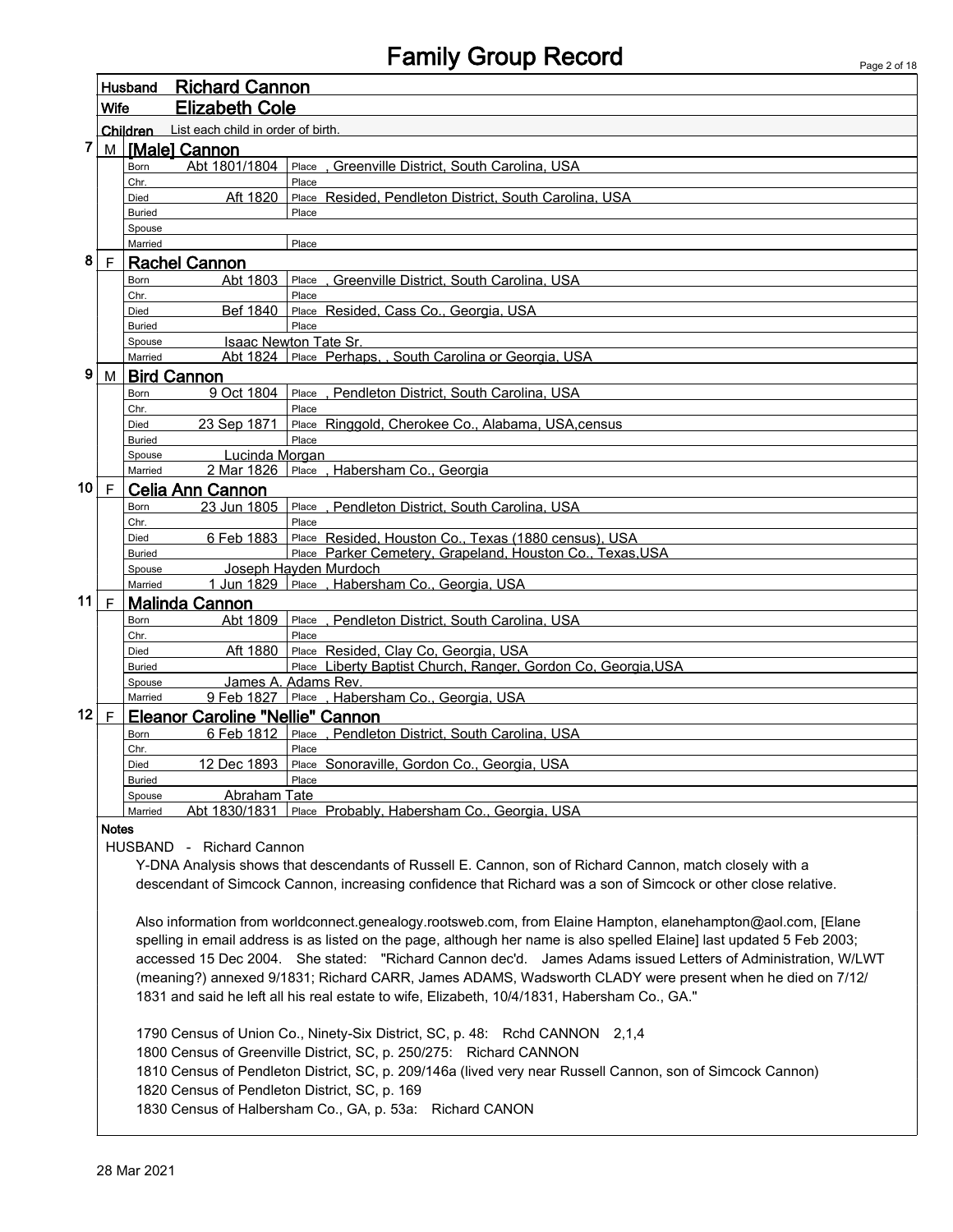## Family Group Record Husband Richard Cannon Wife Elizabeth Cole Notes HUSBAND - Richard Cannon (Continued) His widow, Elizabeth appears to be the Elizabeth Cannon in the 1840 census of District 936, Cass Co., Georgia, on p. 101A. Joseph Murdoch (& Celia Ann Cannon) are on the same page. Elizabeth was in the 1850 census of Division 12, Gordon Co., Georgia, p. 103B, 575/598, household of Malinda Cannon & James Adams: Elizabeth Canon 80 F S.C. [born about 1770] Richard's birthdate determined from the above censuses as about 1755/1760. He was likely born after 1753 because he was not named as a grandchild in Jane Rudd's parents estate papers. Jane Rudd's mother's will names only Russell as her grandchild, which indicates that Russell was the oldest of Jane Rudd's children. Ages of wife of Richard Cannon 1790: Not available 1800 1755-1774 1810 Before 1765 1820 Before 1775 1830 1760-1770 1840 1770-1780 1850 Age 80 (born about 1770) Question: Is Elizabeth Cole the only wife of Richard Cannon? According to Lucy Grisham, genforum.genealogy.com/cannon/messages/4434.html, on 17 Jan 2008; accessed same date, the will of John Cole signed 8 Apr 1799, proved 2 Sep 1799, Union Co., South Carolina, Will Book A, p. 94, names his daughter Elizabeth Cole as the wife of Richard Cannon/Kennon. Also see her message 12134 on genforum.com/cannon on 1 Sep 2003. Her email address on 17 Jan 2008 it was lgrishamlps@ont.com. Her ancestor is Richard Cole, who married Lydia Hansford Hill, and who was the eldest son. A deed of Richard Cole's (brother to Richard Cannon's wife) mentions Richard Cannon, which shows the tie between them. 26 Feb 1807 Union Co., SC. Deed Book I, p. 182. Richard Cole of Union District for \$300 to James Foster of same, part of tract obtained by Turner Kendrick in 1785 according to a plat and patent, 100 acres, likewise part of tract laid out for Richard Cannon in 1796 112 acres, in a deed as the said Richard Cole bought of Elizabeth Turner, in all 135 acres, adj. Peter Philpeck, McGuire, said Cole, Sturges, F. F. Foster. Richard Cole (Seal), Wit: Z. Reid, Wm. Palmer, Edw'd Tilman. Hannah Cole (X), wife of Richard Cole, relinquished dower, before Joseph Gist, J.P. Proved in Union district by the oath of Zach'y Reid 26 Feb 1807 before Joseph Gist, J.P. Recorded 6 Apr 1807. WIFE - Elizabeth Cole Age estimate based on age brackets in the censuses for Richard Cannon's household.

1850 census of Division 12, Gordon Co., Georgia, p. 103B, 575/598, household of Malinda Cannon & James Adams: Elizabeth Canon 80 F S.C.

Ages of wife of Richard Cannon

| 1790: | Not available            |
|-------|--------------------------|
| 1800  | 1755-1774                |
| 1810  | Before 1765              |
| 1820  | Before 1775              |
| 1830  | 1760-1770                |
| 1840  | 1770-1780                |
| 1850  | Age 80 (born about 1770) |
|       |                          |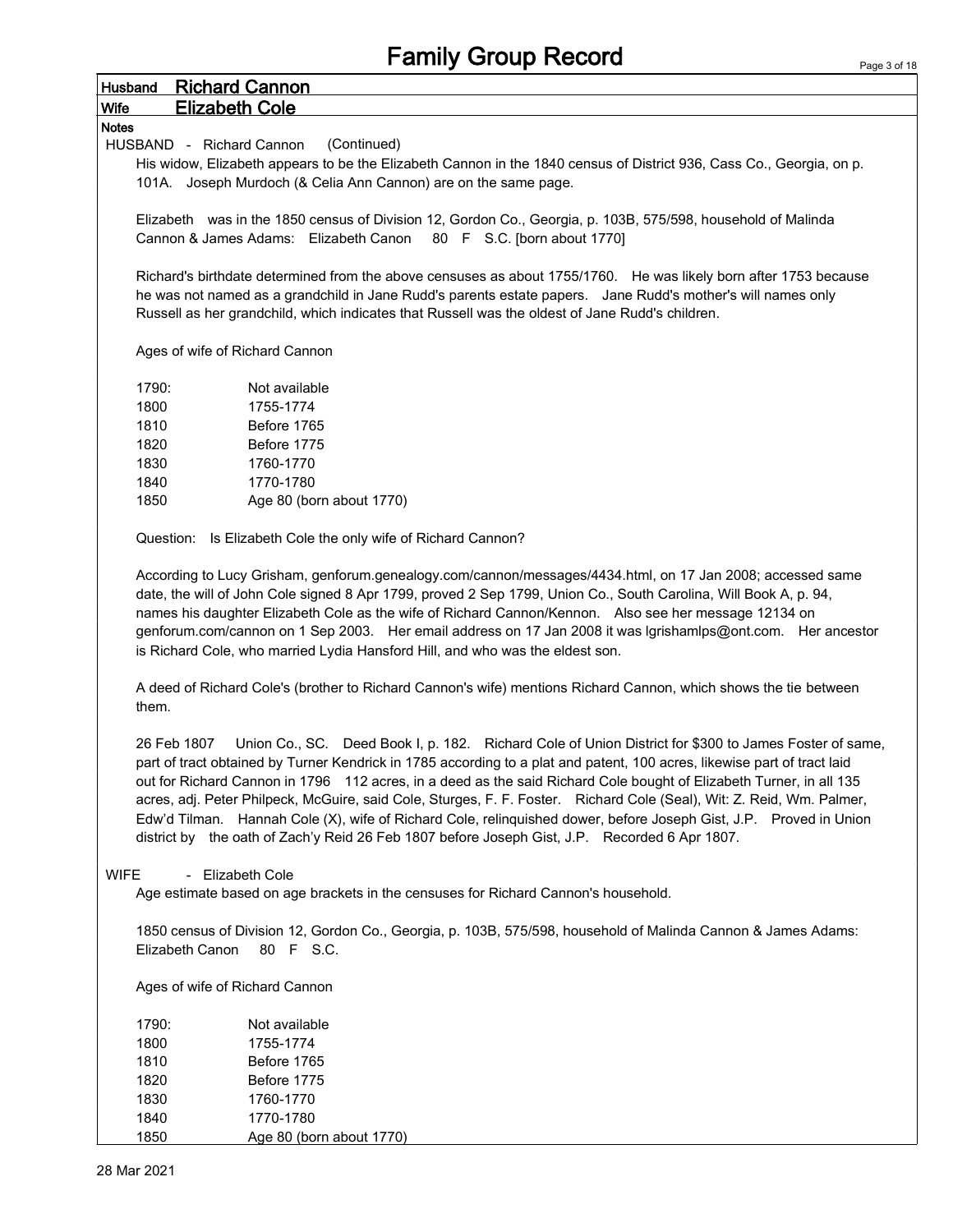|                             | <b>Family Group Record</b>                                                                                                                                                                                                                                                                                                                                                                                                                                                                                                                                                                                                                                                                                                                                                                                                                                                                                                                                                                                                                                                        | Page 4 of 1 |
|-----------------------------|-----------------------------------------------------------------------------------------------------------------------------------------------------------------------------------------------------------------------------------------------------------------------------------------------------------------------------------------------------------------------------------------------------------------------------------------------------------------------------------------------------------------------------------------------------------------------------------------------------------------------------------------------------------------------------------------------------------------------------------------------------------------------------------------------------------------------------------------------------------------------------------------------------------------------------------------------------------------------------------------------------------------------------------------------------------------------------------|-------------|
| Husband                     | <b>Richard Cannon</b>                                                                                                                                                                                                                                                                                                                                                                                                                                                                                                                                                                                                                                                                                                                                                                                                                                                                                                                                                                                                                                                             |             |
| <b>Wife</b>                 | <b>Elizabeth Cole</b>                                                                                                                                                                                                                                                                                                                                                                                                                                                                                                                                                                                                                                                                                                                                                                                                                                                                                                                                                                                                                                                             |             |
| <b>Notes</b><br><b>WIFE</b> | (Continued)<br>- Elizabeth Cole<br>Question: Is Elizabeth Cole the only wife of Richard Cannon?                                                                                                                                                                                                                                                                                                                                                                                                                                                                                                                                                                                                                                                                                                                                                                                                                                                                                                                                                                                   |             |
|                             | See additional information on the parents, ancestors, and siblings of Elizabeth Cole on 3 websites at WorldConnect,<br>www.rootsweb.com of:                                                                                                                                                                                                                                                                                                                                                                                                                                                                                                                                                                                                                                                                                                                                                                                                                                                                                                                                       |             |
|                             | Neal Ammons, ammons@eetronics.com, last updated 25 Aug 2001; accessed 17 Jan 2008.                                                                                                                                                                                                                                                                                                                                                                                                                                                                                                                                                                                                                                                                                                                                                                                                                                                                                                                                                                                                |             |
|                             | Chas Alcock, alcock@suddenlink.net, last updated 17 Jan 2008; accessed 17 Jan 2008.                                                                                                                                                                                                                                                                                                                                                                                                                                                                                                                                                                                                                                                                                                                                                                                                                                                                                                                                                                                               |             |
|                             | Heather Barringer, bharringer@cox.net, last updated 31 Aug 2003; accessed 17 Jan 2008.                                                                                                                                                                                                                                                                                                                                                                                                                                                                                                                                                                                                                                                                                                                                                                                                                                                                                                                                                                                            |             |
|                             | The following deed helps to establish that Elizabeth Cannon was the Elizabeth who married Richard Cannon and lived<br>in Habersham Co., GA, after leaving SC:                                                                                                                                                                                                                                                                                                                                                                                                                                                                                                                                                                                                                                                                                                                                                                                                                                                                                                                     |             |
|                             | 18 Jun 1832<br>Union Co., SC: Deed Book V, pp. 439-440. Elisabeth Cole now Elisabeth Cannon of Habersham<br>County, Georgia, for \$20 to John Bailey of Franklin County, Georgia, all my part which is one seventh part in a<br>tract of land which was willed to me by my father John Cole of Union District, with the rest of my brothers and sisters<br>after the death of our mother which are the names as follows Richard Cole, John Cole, Nancy Cole now Nancy Bailey,<br>Rody Cole now Rody Yearby, Lucy Cole now Lucy Bailey, Mary Cole now Mary Kindrick and now myself, Elizabeth<br>Cole now Elisabeth Cannon, tract of 475 acres in possession of William<br>Cole adj. J. J. Foster, Robert Foster,<br>Geo Garner & others. Elizabeth Cannon (X) (LS), Wit: Hiram Potts (X), James Bryan J. P. Andrew M. Norris, clerk of<br>the court of Habersham County, Georgia, certifies that James Bryan was a justice of the peace. John Starritt, one of<br>the justices of the inferior court certified that Andrew M. Norris was clerk, 23 Oct 1832. Recorded 3 Nov 1832. |             |
|                             | CHILD 1 - John Cannon<br>Born about 1784 in South Carolina, probably Greenville District. He appears to have been the son of Richard Cannon<br>of Greenville, who had a male of this age in his household in 1800 and 1810. A male of this age was in the household<br>of Richard's brother, Russell Cannon, in the 1800 Greenville District, SC, census, but not in Russell's household in<br>other years. John Cannon was not named as a son in estate documents of Russell Cannon.                                                                                                                                                                                                                                                                                                                                                                                                                                                                                                                                                                                             |             |
|                             | 1790 Census of Union Co., Ninety-Six District, SC: Rchd CANNON 1 male 1775-1790.<br>1800 Census of Greenville District, SC: Richard CANNON, p. 250/275; 1 male 1784-1790.<br>1810 Census of Pendleton District, SC, p. 209/146a: 1 male 1784-1794.                                                                                                                                                                                                                                                                                                                                                                                                                                                                                                                                                                                                                                                                                                                                                                                                                                |             |
|                             | 31 Jul 1804<br>Greenville Co. Deed Book G, pp. 441-442. William Cannon of Greenville Co., SC, bought land on the<br>south side of Gap Creek of the middle fork of the Saluda River, 100 acres, for \$200, from Jonathan Potts.<br>Witnesses:<br>Thos. Cantrell, Nimrod Cantrell. Proved by oath of Thomas Cantrell 03 Aug1806. This shows an association between<br>Thomas Cantrell, the father of Jemima Cantrell, whom John Cannon later married, and William Cannon.  William<br>Cannon, Richard Cannon, and Russell Cannon lived near each other and were associated in other documents. It is<br>believed that these three men were brothers. Russell's proved father was Simcock Cannon, who lived in this area,<br>also, as well as other parts of SC, GA, and VA -- from which he came.                                                                                                                                                                                                                                                                                   |             |
|                             | 1814 01 Dec. John Cannon volunteered for service in the War of 1812, at Pendleton District Court House, SC,<br>serving under Capt. William Cannon in the S.C. Militia, Col. Nash; and was discharged 28 July 1814, according to his<br>service record. Capt. William Cannon apparently was from another district and not a relative.                                                                                                                                                                                                                                                                                                                                                                                                                                                                                                                                                                                                                                                                                                                                              |             |
|                             | CANNON, JOHN - War of 1812 pension application S.O. #22487, S.C. #158087. B.L.W. #32830-160-55. Service in<br>Captain William Cannon's Company of South Carolina Militia from 20 Jan 1814 to 28 Jul 1814. He was mustered into<br>service in Pendleton Court House, SC and discharged at Powelton, Hancock Co., GA. He served in the Creek Indian<br>War, Battle of Horseshoe Bend and the Battle of New Orleans. Resided 1851 and 1855 in Tarrant Co., Texas, and in<br>1871 in Washington Co., AR.                                                                                                                                                                                                                                                                                                                                                                                                                                                                                                                                                                              |             |

1818 24 March. Pendleton District, SC. He may have been the John Cannon who signed the following document as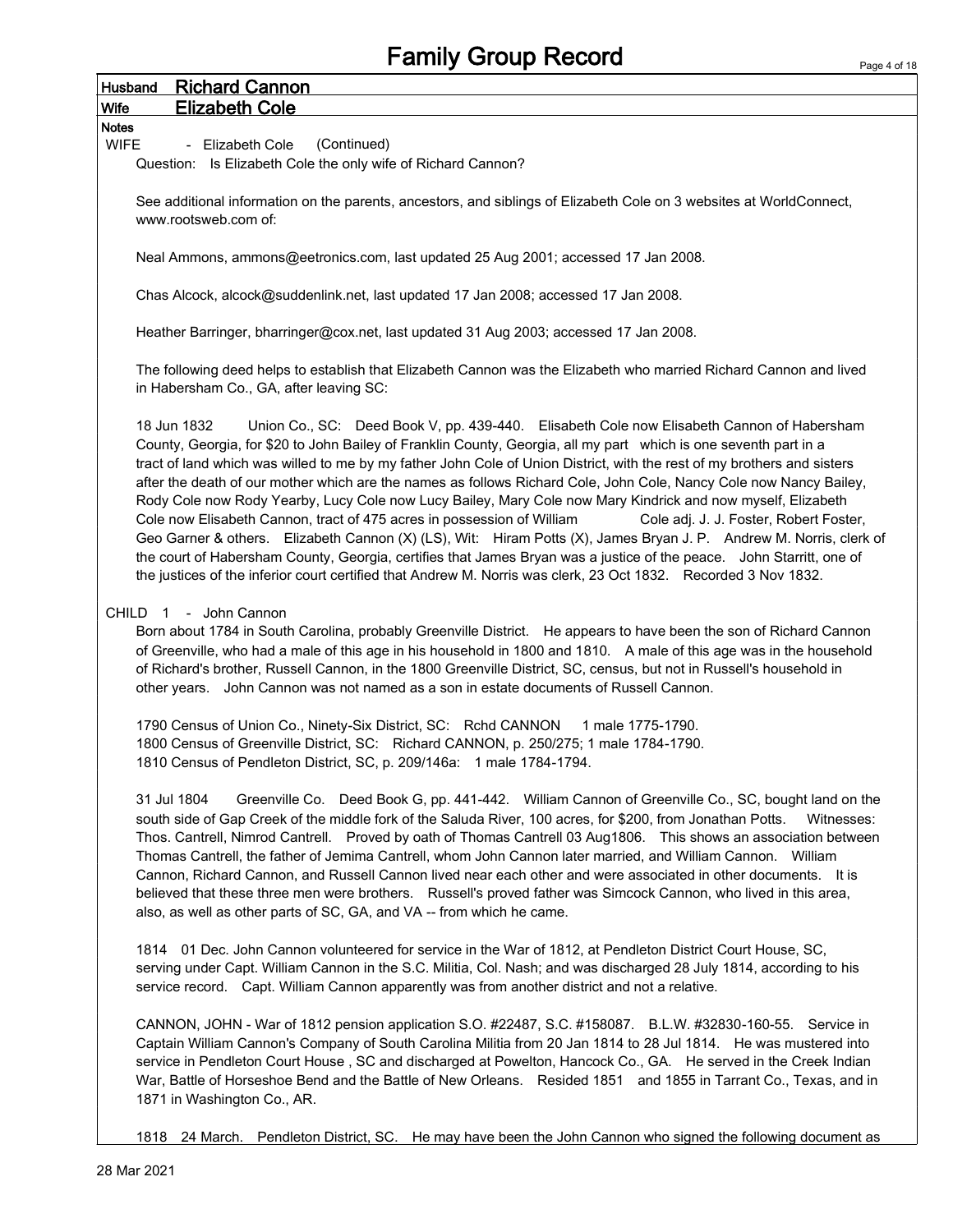### Husband Richard Cannon Wife Elizabeth Cole

#### **Notes**

CHILD 1 - John Cannon (Continued)

witness for John Tatum," the brother of Martha Tatum (aged approximately 50) who sought guardianship over her affairs and estate because she had been a "lunatic" for at least 15 years. Russel Cannon {his mark}, Samuel McCollum, Joshua Barton, John Stanly, David McCollum, Benjamin Day, John Cannon, Elijah Cannon. Before Joseph Carleton, J.P. , filed in Anderson Co., SC, Estate Papers, Lachago? No. 12, Bundle No. 13, Box 2678, microfilm c1406 in the South Carolina Department of Archives and History, Columbia, SC.

JOHN CANNON'S AGES IN DOCUMENTS:

| 1830 Hall Co., GA, census:      | aged 40-50 | born 1780-1790. |
|---------------------------------|------------|-----------------|
| 1840 Lumpkin Co., GA, census:   | aged 50-60 | born 1780-1790  |
| 1850 Walker Co., GA, census:    | aged 64    | born c1786      |
| March 17, 1851 application      | aged 67    | born c1784      |
| July 26, 1855 application       | aged 73    | born c1782      |
| 1870 Washington Co., AR, census | aged 85    | born c1785      |
| July 5, 1871 application        | aged 84    | born c1787      |

1824 John Cannon married Jemima Cantrell "of Chattanooga, TN," in Gainesville, Hall Co., Georgia, according to his pension application.

17 Nov 1827 Hall Co., Georgia. Deed Book B, p. 373; Microfilm 0454859. Frederick Hill sold to John Cannon, both of Hall Co., for \$100, 240 acres, Lot 146, 12th District, bounded on the north by Lot 136, on the east by Lot 145, on the south by Lot 155, and on the west by Lot 147. Witnesses: Gilliam Hill, Buckner Gray. Burk [sic] Co., GA. Proved by oath of Gilliam Hill before Wm Colson, J.P., on 17 Nov 1827. Recorded 12 Feb 1828 by James Law, Clerk.

27 Oct 1828 Hall Co., Georgia. Deed Book D, p. 274; Microfilm 0454861. John Cannon sold to Peter Falkner, both of Hall Co., Four? Hundred Dollars, 12th District, Lot 146, originally patented by Henry {name?} 27 Nov 1824 in W {name} District, Columbia Co., GA. / Notation: Clerk stated he made a mistake "being Benjamin for Peter." / Witnesses: Thomas Shockly, William Thurmond. Proved by William Thurmond. 20 Jan 1835 before John Miller, J.P. Recorded 18 Mar 1835 by James Law, Clerk.

1830 Census of Hall Co., Georgia, p. 114A (no slaves): John Cannon

| Males:<br>1825-1820-<br>1830                                                                                                                                                       | 0-5-10-15-20-30-40-50-60-70-80-90-100+<br>10 15<br>20<br>30<br>40<br>-50<br>70<br>-80<br>5<br>60<br>90<br>100<br>2<br>1<br>1780-<br>1790-<br>1825                     |  |  |  |  |
|------------------------------------------------------------------------------------------------------------------------------------------------------------------------------------|-----------------------------------------------------------------------------------------------------------------------------------------------------------------------|--|--|--|--|
| ?<br>?                                                                                                                                                                             |                                                                                                                                                                       |  |  |  |  |
| Samuel 1829<br><b>Moses 1824</b>                                                                                                                                                   | John c1785                                                                                                                                                            |  |  |  |  |
| Females:<br>1                                                                                                                                                                      | 0-5-10-15-20-30-40-50-60-70-80-90-100+<br>10 15 20 30<br>40<br>-50<br>-60<br>80<br>90<br>100<br>5.<br>70<br>1<br>1<br>1820-<br>1810-<br>1800-<br>1825<br>1815<br>1810 |  |  |  |  |
| Margaret                                                                                                                                                                           | ?<br>Jemima                                                                                                                                                           |  |  |  |  |
| 1822/5                                                                                                                                                                             | 1805                                                                                                                                                                  |  |  |  |  |
| 1840 Census of Lumpkin Co., Georgia, p. 268A/p. 18?, 82nd District Gen. or Capt. D. Smith District: John Canon<br>(nearby were Thomas Cantrell, Jemima's father, & James Cantrell) |                                                                                                                                                                       |  |  |  |  |
| Males                                                                                                                                                                              | 0- 5-10-15-20-30-40-50-60-70-80-90-100«<br>10<br>20<br>30<br>40<br>50<br>70<br>90<br>100<br>5<br>15<br>60<br>80<br>2<br>1                                             |  |  |  |  |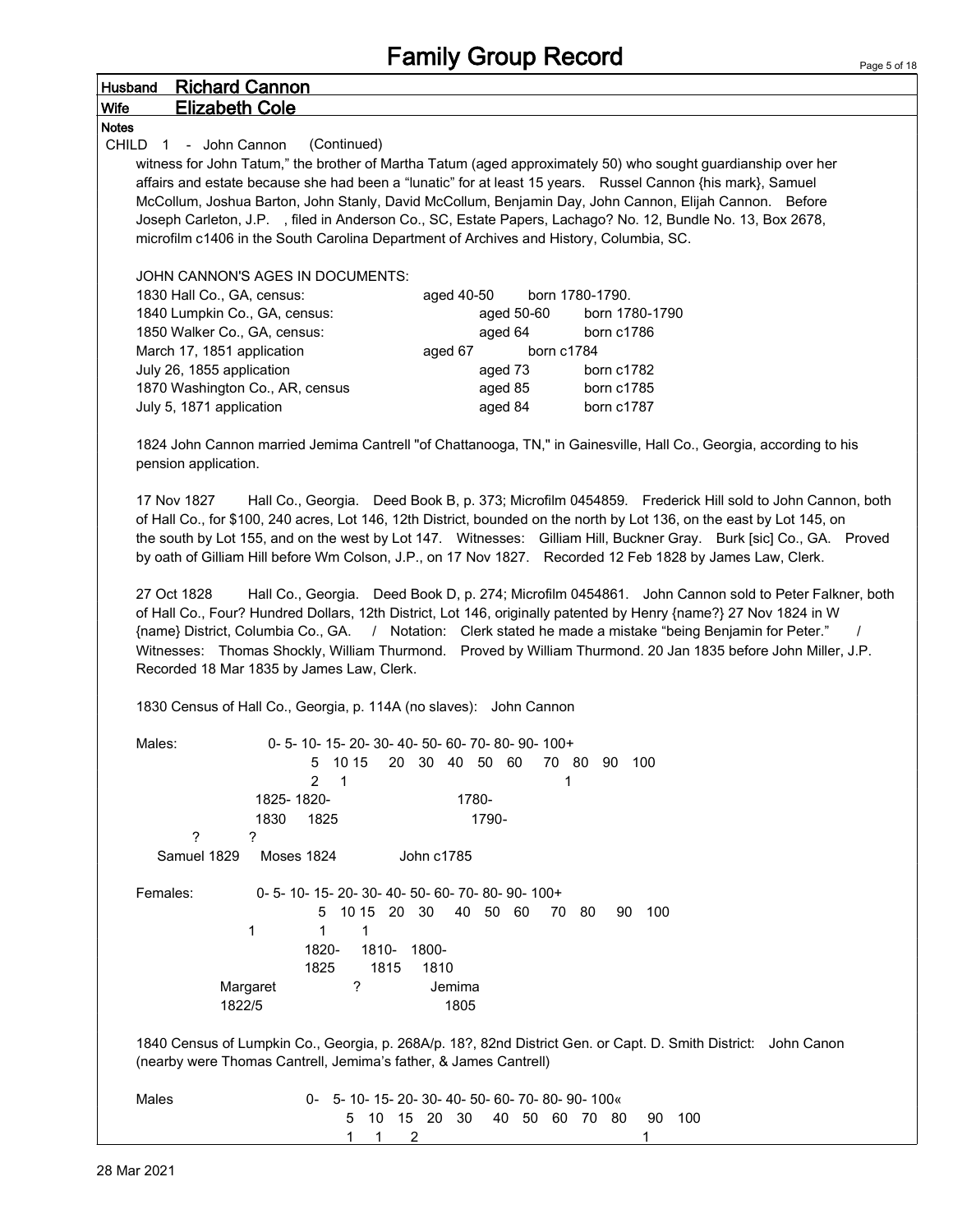| <b>Richard Cannon</b><br>Husband                                                                                       |                                       |                                        |                                                                                                                  |  |  |  |
|------------------------------------------------------------------------------------------------------------------------|---------------------------------------|----------------------------------------|------------------------------------------------------------------------------------------------------------------|--|--|--|
| <b>Elizabeth Cole</b><br><b>Wife</b>                                                                                   |                                       |                                        |                                                                                                                  |  |  |  |
| Notes                                                                                                                  |                                       |                                        |                                                                                                                  |  |  |  |
| CHILD<br>- John Cannon<br>$\overline{1}$                                                                               | (Continued)                           |                                        |                                                                                                                  |  |  |  |
|                                                                                                                        | 1835-1830-1825-                       | 1780-                                  |                                                                                                                  |  |  |  |
| 1840                                                                                                                   | 1835 1830                             | 1790                                   |                                                                                                                  |  |  |  |
| ?<br>William                                                                                                           | <b>Moses 1824</b>                     | John                                   |                                                                                                                  |  |  |  |
| 1842?                                                                                                                  | Samuel 1829                           | c1785                                  |                                                                                                                  |  |  |  |
|                                                                                                                        |                                       |                                        |                                                                                                                  |  |  |  |
| Females:                                                                                                               |                                       | 0-5-10-15-20-30-40-50-60-70-80-90-100+ |                                                                                                                  |  |  |  |
|                                                                                                                        | 10 15 20 30<br>5                      | 40 50 60                               | 100<br>70<br>- 80<br>90                                                                                          |  |  |  |
| 2<br>2                                                                                                                 | $\mathbf{1}$<br>$\mathbf{1}$          |                                        |                                                                                                                  |  |  |  |
|                                                                                                                        | 1835-1830- 1820- 1810-                |                                        |                                                                                                                  |  |  |  |
|                                                                                                                        | 1835<br>1825 1820<br>1840             |                                        |                                                                                                                  |  |  |  |
|                                                                                                                        | Mary Jane Nancy Margaret Jemima? 1805 |                                        |                                                                                                                  |  |  |  |
| 1837                                                                                                                   | 1833<br>1822/5                        |                                        |                                                                                                                  |  |  |  |
| Martha                                                                                                                 | ?                                     |                                        |                                                                                                                  |  |  |  |
| 1840                                                                                                                   |                                       |                                        |                                                                                                                  |  |  |  |
|                                                                                                                        |                                       |                                        |                                                                                                                  |  |  |  |
| 1850 Census of East Chickamauga, Walker Co., GA, enumerated 21 Aug, p. 362/722, 269/269:                               |                                       |                                        |                                                                                                                  |  |  |  |
|                                                                                                                        | 64 M W farmer                         |                                        |                                                                                                                  |  |  |  |
| John Cannon                                                                                                            |                                       | S C<br>(on next page)                  | $[c1786]$                                                                                                        |  |  |  |
| Mima Cannon                                                                                                            | 44 F W                                | S C                                    | $[c1806]$                                                                                                        |  |  |  |
| Margaret Viliard                                                                                                       | 28 F W                                | Geo                                    | [c1822]                                                                                                          |  |  |  |
| Moses C. Cannon<br>$\epsilon$                                                                                          | 25 M W farmer                         | Geo                                    | [c1825]                                                                                                          |  |  |  |
| Saml. E.                                                                                                               | 21 M W                                | Geo                                    | [c1829]                                                                                                          |  |  |  |
| $\epsilon$<br>Nancy J                                                                                                  | 16 F W                                | Geo                                    | [c1834]                                                                                                          |  |  |  |
| $\epsilon$<br>Mary J.                                                                                                  | 13 F W                                | Geo                                    | [c1837]                                                                                                          |  |  |  |
| Wm A.                                                                                                                  | 11 M W                                | Geo                                    | [c1839]                                                                                                          |  |  |  |
| Martha E.                                                                                                              | 9 F W                                 | Geo                                    | [c1841]                                                                                                          |  |  |  |
| Wm H. Viliard                                                                                                          | 8 M W                                 | Geo                                    | $[c1842]$                                                                                                        |  |  |  |
| Amanda A. Cannon                                                                                                       | 6F W                                  | Geo                                    | [c1844]                                                                                                          |  |  |  |
| Thos. M.                                                                                                               | 4 M W                                 | Geo                                    | $[c1846]$                                                                                                        |  |  |  |
|                                                                                                                        |                                       |                                        |                                                                                                                  |  |  |  |
|                                                                                                                        |                                       |                                        | 1851 March 17. Jefferson, Cass Co., Texas. John Cannon applied for bounty land because of War of 1812 service.   |  |  |  |
|                                                                                                                        |                                       |                                        |                                                                                                                  |  |  |  |
|                                                                                                                        |                                       |                                        | 1855 May 4. Waxahachie, Ellis Co. Texas. Attorney wrote letter on his behalf for land warrant because of War of  |  |  |  |
| 1812 service.                                                                                                          |                                       |                                        |                                                                                                                  |  |  |  |
|                                                                                                                        |                                       |                                        |                                                                                                                  |  |  |  |
| 1855 July 26. Tarrant Co., Texas.                                                                                      |                                       |                                        | John Cannon appeared before Justice of the Peace to request land warrant.                                        |  |  |  |
|                                                                                                                        |                                       |                                        | Witnesses: J. B. Marchbanks and A. C. Marchbanks, sons of Margret (Cannon) Marchbanks, daughter of Russell       |  |  |  |
| Cannon & Jane Campbell of Pendleton District, SC.                                                                      |                                       |                                        |                                                                                                                  |  |  |  |
|                                                                                                                        |                                       |                                        |                                                                                                                  |  |  |  |
| 1860 Census: Not found                                                                                                 |                                       |                                        |                                                                                                                  |  |  |  |
|                                                                                                                        |                                       |                                        |                                                                                                                  |  |  |  |
|                                                                                                                        |                                       |                                        | 1860 Tax List of Tarrant Co., Texas: John Cannon, 50 acres, value 280. This could have been Carter Cannon's son, |  |  |  |
|                                                                                                                        |                                       |                                        |                                                                                                                  |  |  |  |
| John R., but it also could have been John Cannon who moved from Cass Co., Texas, to Tarrant Co. in the early<br>1850s. |                                       |                                        |                                                                                                                  |  |  |  |
|                                                                                                                        |                                       |                                        |                                                                                                                  |  |  |  |
|                                                                                                                        |                                       |                                        |                                                                                                                  |  |  |  |
| 1870 Census of Washington Co., Arkansas, Brush Creek Twp., McGuires P.O., p. 73/p. 5, enumerated July 1870:            |                                       |                                        |                                                                                                                  |  |  |  |
| 28/28 Cannon Wm A                                                                                                      |                                       | 31 M W Farmer 200 300 Ga               |                                                                                                                  |  |  |  |
| with wife & children                                                                                                   |                                       |                                        |                                                                                                                  |  |  |  |
| 30/30 Cannon Thos                                                                                                      | 22 M W Farmer 200 300                 | Ga                                     |                                                                                                                  |  |  |  |
| with wife & children                                                                                                   |                                       |                                        |                                                                                                                  |  |  |  |
| Cannon John                                                                                                            | 85 M W Farmer                         | <b>SC</b>                              |                                                                                                                  |  |  |  |
|                                                                                                                        |                                       |                                        |                                                                                                                  |  |  |  |
|                                                                                                                        |                                       |                                        | 1871 Feb 14. Washington Co., Arkansas. Pension of \$8 month commenced, Vol. Ark, p. 25, 32830 - 160 - 55.        |  |  |  |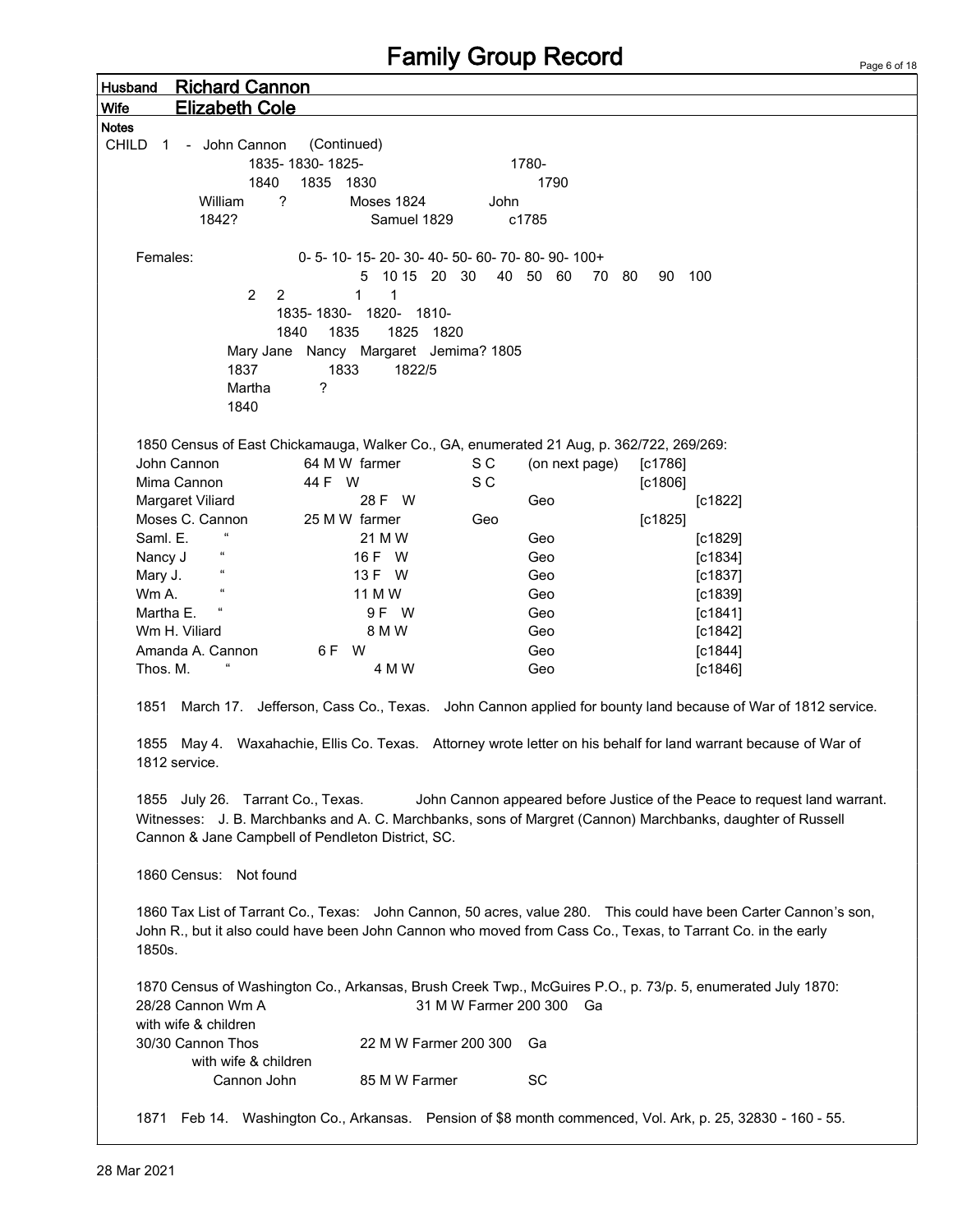|                                |                            |                                          | <b>Family Group Record</b>                                                                                         |                    | Page 7 of 18   |
|--------------------------------|----------------------------|------------------------------------------|--------------------------------------------------------------------------------------------------------------------|--------------------|----------------|
| <b>Husband</b>                 |                            | <b>Richard Cannon</b>                    |                                                                                                                    |                    |                |
| Wife                           | <b>Elizabeth Cole</b>      |                                          |                                                                                                                    |                    |                |
| <b>Notes</b>                   |                            |                                          |                                                                                                                    |                    |                |
| <b>CHILD</b><br>$\overline{1}$ | - John Cannon              | (Continued)                              |                                                                                                                    |                    |                |
|                                |                            |                                          | 05 Jul 1871 Washington County, Arkansas, personal appearance before J. F.? Benbrook, Clerk of the Circuit Court:   |                    |                |
|                                |                            |                                          | John Cannon, aged 84, resident of Washington Co., AR: [b c1787]. Witnesses making a personal appearance:           |                    |                |
|                                |                            |                                          | William Donaldson and Wesley Sherrod, both residents of Washington Co., AR. [Note: These were sons-in-law.]        |                    |                |
|                                |                            |                                          |                                                                                                                    |                    |                |
| 1879                           |                            |                                          | This is the year that John Cannon died, according to the letter to the Veterans Administration in Washington, D.   |                    |                |
|                                |                            |                                          | C., which is in the pension file, from descendant, S. H. Sherman, Superintendent of Schools, Jesup, Georgia, dated |                    |                |
|                                |                            |                                          | March 12,1934. THIS DATE APPEARS TO BE WRONG because John Cannon was in the 1880 census, apparently                |                    |                |
|                                |                            |                                          | with a new wife, the mother of John F. Davis (who married his daughter, Mary Jane).                                |                    |                |
|                                |                            |                                          |                                                                                                                    |                    |                |
|                                |                            | June 10? - the handwriting is terrible): | 1880 Census of Goshen Twp., Washington Co., Arkansas, sheet 1, SD 2, ED 206, p. 546a, enumerated June 11 (or       |                    |                |
|                                |                            |                                          |                                                                                                                    |                    |                |
| #8                             | Davis, John F.             |                                          | Farmer<br>W M 50<br>[head]<br>Married                                                                              | Tenn.              | N <sub>1</sub> |
|                                |                            | Mary J.                                  | W F43 Wife<br>Keeps house                                                                                          | S.C.<br>Ga.        | S.C            |
| N.C.                           |                            | Charity                                  | In School<br>W F 14<br>Daughter                                                                                    | Ark.<br>Tenn.      | Ga.            |
|                                |                            | Mary J.                                  | 8<br>Daughter<br>In School<br>W<br>F                                                                               | Ark.<br>Tenn.      | Ga.            |
|                                | $\pmb{\mathsf{H}}$         | Gabriel L./S.?                           | Son<br>W M<br>6<br>In School                                                                                       | Ark.<br>Tenn.      | Ga.            |
| #9                             | Cannon John                |                                          | W M 96 Father in law<br>S.C.<br>Palsy                                                                              | N.C.<br>----       |                |
|                                |                            | Milley                                   | W F73 Mother                                                                                                       | N.C.<br>----       | ----           |
| Kinsley W.J.                   |                            |                                          | W M 19 Step Son<br>Ark.<br>Farmer<br>Ga.                                                                           | Ga.                |                |
|                                |                            | Mary                                     | W F 18 StepDaughter in law Keeps house                                                                             | Ark.<br>Mo.        | Ark            |
| #10                            | Cannon W. A.               |                                          | <b>Married Farmer</b><br>W M 41<br>[head]<br>Ga.                                                                   | S.C.<br>Ga.        |                |
|                                | $\epsilon$                 | Martha E.                                | W F 31 Wife<br>Lungs?<br>Ark.<br>Keeps house                                                                       | Ky.<br>Ky.         |                |
| [p.2]                          |                            | James T.                                 | W M 11<br>Son<br>In school<br>Ark.                                                                                 | Ga.<br>Ark         |                |
|                                | $\epsilon\epsilon$         | George W.                                | 9 Son<br>Ark.<br>W M<br>In school                                                                                  | Ga.<br>Ark         |                |
|                                | $\alpha$                   | John A.                                  | Son<br>In school<br>W M<br>$7^{\circ}$                                                                             | Ark.<br>Ga.        | Ark            |
|                                | $\alpha$                   | <b>Wm. C.</b>                            | 5 Son<br>W M<br>In school                                                                                          | Ark.<br>Ga.        | Ark            |
|                                | $\epsilon\epsilon$         | Mary J.                                  | W F<br>3<br>Daughter                                                                                               | Ga.<br>Ark.        | Ark            |
|                                | $\epsilon\epsilon$         | Truman A.                                | W M<br>1 Son<br>Ark.                                                                                               | Ga.<br>Ark         |                |
|                                |                            |                                          |                                                                                                                    |                    |                |
| #23/p4                         | Cannon Tho.                |                                          | [head] Married Farmer<br>Ga.<br>WM 39                                                                              | S.C.<br>Ga.        |                |
|                                | $\epsilon$                 | Mary                                     | W F 38 Wife<br>Ark.<br>Keeps house                                                                                 | Ky.<br>Ky.         |                |
|                                | $\mathfrak{c}\mathfrak{c}$ | Martha J.                                | W<br>F<br>Daughter<br>In school<br>Ark.<br>11                                                                      | Ga.<br>Ark         |                |
|                                | $\epsilon\epsilon$         | Margaret                                 | F<br>W<br>Daughter<br>Ark.<br>In school<br>9                                                                       | Ga.<br>Ark         |                |
|                                | $\epsilon\epsilon$         | Nancy                                    | $\mathsf F$<br>W<br>4 Daughter<br>Ark.<br>In school                                                                | Ark<br>Ga.         |                |
|                                |                            | Manda                                    | $\mathsf F$<br>W<br>Daughter<br>Ark.<br>5<br>In school                                                             | Ga.<br>Ark         |                |
|                                |                            |                                          | Farmer                                                                                                             |                    | Va.            |
| #28                            | Donaldson W.               | Nancy A.                                 | W M 45 [head] Married<br>W F 46 Wife                                                                               | Ga.<br>Ga.         |                |
|                                | ٌGа.                       | Thos. A.                                 | Keeps house<br>Ga.<br>W M 19 Son<br>In school                                                                      | Ga.<br>Ark.<br>Ga. |                |
| Ga.                            |                            |                                          |                                                                                                                    |                    |                |
|                                | $\mathfrak{c}\mathfrak{c}$ | Washington                               | WM 17 Son<br>In school<br>Ark.                                                                                     | Ga.<br>Ga.         |                |
|                                | $\epsilon\epsilon$         | Charles                                  | Son<br>WM 14<br>In school                                                                                          | Ark.<br>Ga.        | Ga.            |
|                                | $\epsilon\epsilon$         | Mary                                     | W F<br>12 Daughter In school                                                                                       | Ga.<br>Ark.        | Ga.            |
|                                | $\epsilon\epsilon$         | Henry L.                                 | WM 10 Son<br>In school                                                                                             | Ark.<br>Ga.        |                |
| Ga.                            |                            |                                          |                                                                                                                    |                    |                |
|                                | $\mathfrak{c}\mathfrak{c}$ | Mattie                                   | W F<br>7 Daughter<br>In school<br>Ark.                                                                             | Ga.<br>Ga.         |                |
|                                | $\epsilon\epsilon$         | Walter L.                                | W M<br>4 Son<br>Ark.                                                                                               | Ga.<br>Ga.         |                |
|                                | 99                         | Erma                                     | W F<br>Daughter in law<br>16<br>Keeps house                                                                        | Ark.<br>----       | ----           |
|                                | $\mathfrak{c}\mathfrak{c}$ | S. Stone Wall J.                         | W M<br>2 Son<br>Ark.                                                                                               | Ga.<br>Ga.         |                |
| #29                            | Sherrod R. H.              |                                          | W M 21 [head]<br>Farmer<br>Ark.                                                                                    | Tenn.<br>Ten       |                |
|                                |                            | Kanesta                                  | W F 17 Wife Married<br>Keeps house                                                                                 | Ark.               | Tenn           |

Ten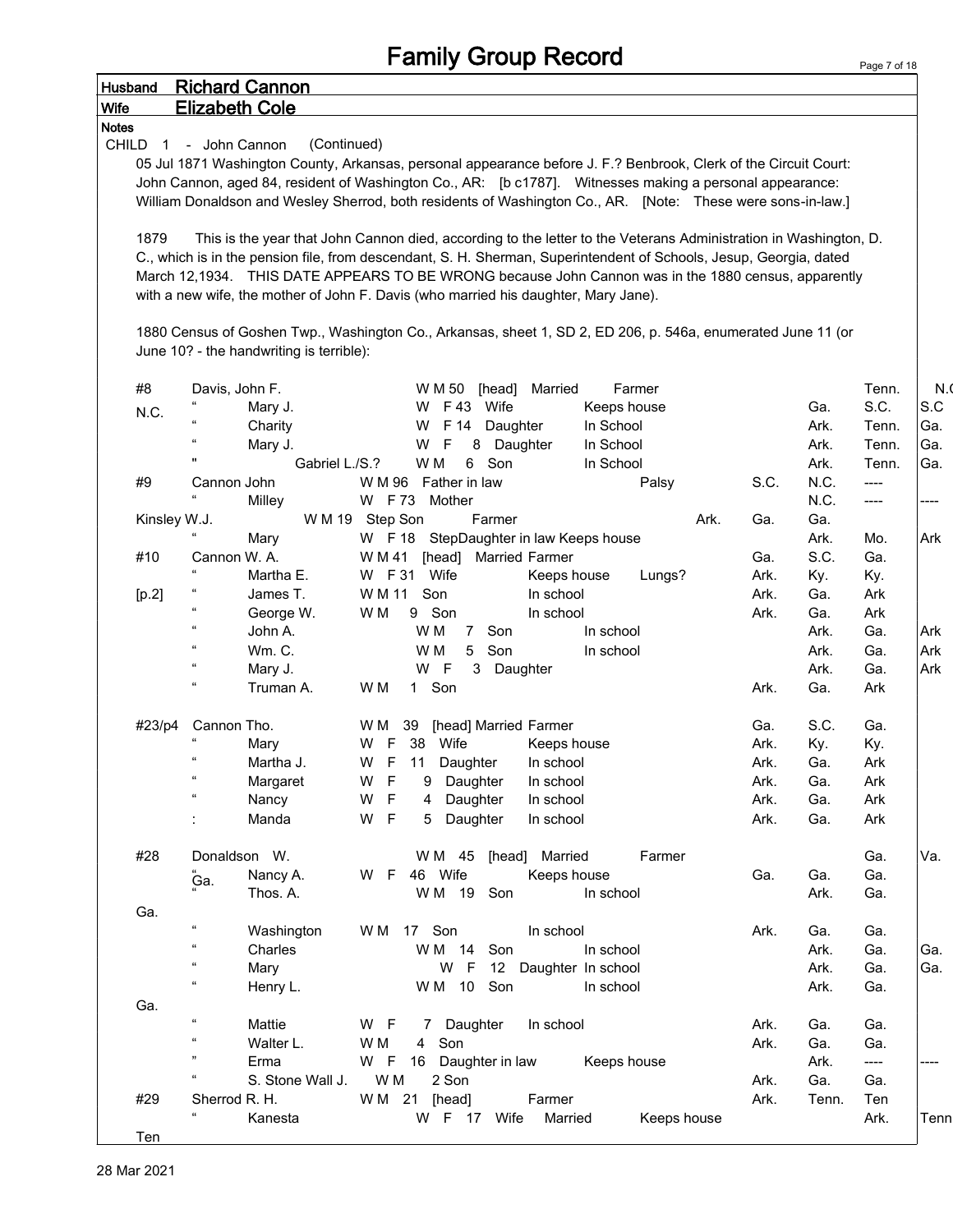Page 8 of 18

Husband Richard Cannon Wife Elizabeth Cole Notes CHILD 1 - John Cannon (Continued)  $\blacksquare$  Thos. S.  $\blacksquare$  WM  $\blacksquare$  2 Son  $\blacksquare$  Son  $\blacksquare$  Ark. Ark. Ark. Ark 1790 Census of Union Co., Ninety-Six District, SC: Rchd CANNON 1 male 1775-1790. 1800 Census of Greenville District, SC: Richard CANNON, p. 250/275; 1 male 1784-1790. 1810 Census of Pendleton District, SC, p. 209/146a: 1 male 1784-1794. CHILD 2 - Jane Cannon Ancestor of Belva Harris Cauthen, Canton, MS; belvacauthen@yahoo.com. According to Mrs. Cauthen, in 1872 Jane (CANNON) HARRIS obtained a War of 1812 Widow's Pension because of her husband's service. She was aged 84 then. She did not have a record of their marriage, so she obtained affidavits from Nancy PRICE, age 84, and John C. PRICE, age 73, who lived in Haralson Co., GA, in 1872. Nancy Price attested that she had attended the actual ceremony about 1807, and John C. Price said he had lived in the same [Pendleton District, SC] neighborhood and knew they were married. Mrs. Cauthen's research leads her to believe that Jane Cannon Harris was a daughter of Richard Cannon, who died in Habersham, GA. Also information of Andrea ----, momfichte@myexcel.com, on 6 Nov 2001 at genforum.com.genealogy.com/cannon/ messages/2810.html. 1790 Census, Union County, Ninety-Six District, SC: Richard CANNON household (female born any date; if a dau., probably born 1775-1790). 1800 Census, Greenville District, SC: Richard CANNON household, p. 250/275 (female born 1784-1790). 1810 Federal Census of Abbeville, Abbeville Co., South Carolina; Roll: 60; Page: 120; Image: 00067 Name: Chas Harras Free White Persons - Males - Under 10: 1 1801/1810 Archibald 1808 Free White Persons - Males - 26 thru 44 : 1 1766/1784 Charles 1784 Free White Persons - Females - Under 10: 1 1801/1810 ? Free White Persons - Females - 16 thru 25: 1 1785/1794 Jane 1785 Numbers of Slaves: 1 Ancestry.com. 1810 United States Federal Census [database on-line]; Family History Library Film: 0181419. Provo, UT, USA: Ancestry.com Operations, Inc., 2010. 1820 U S Census; Census Place: Union, Union, South Carolina; Page: 136; NARA Roll: M33\_121; Image: 249 Name: Charles Harris Enumeration Date: August 7, 1820 Archibald 1808 is where? Free White Persons - Males - Under 10: 3 1811/1820 Ransom 1810, Richard Bird 1813, William Cannon 1815 Free White Persons - Males - 26 thru 44: 1 1776/1794 Charles 1784 Free White Persons - Females - Under 10: 2 1811/1820 Lucinda 1815, Elizabeth 1819 [where is Daughter 1809? ] Free White Persons - Females - 26 thru 44: 1 1776/1794 Jane 1785 Ancestry.com. 1820 United States Federal Census [database on-line]. Provo, UT, USA: Ancestry.com Operations, Inc., 2010. 1830 Federal Census of DekalbCo., Georgia; Series: M19; Roll: 17; Page: 44; Family History Library Film: 0007037 Name: Charles Harris **Charles Harris Exception Control** Control of the Charles Control Control Control Control Control Control Control Control Control Control Control Control Control Control Control Control Control Control Free White Persons - Males - Under 5: 1 1826/1830 Green Berry 1828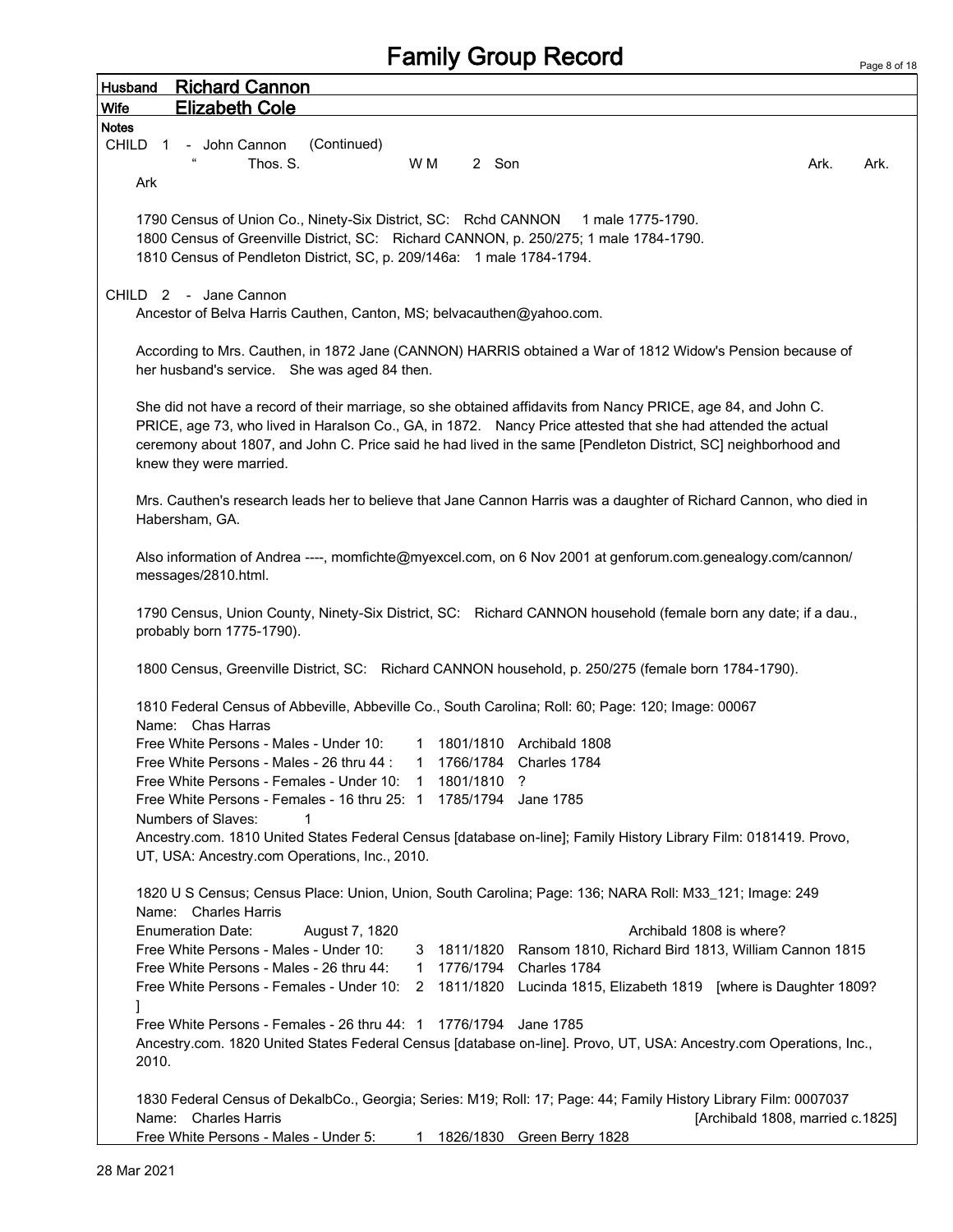| <u>Richard Cannon</u><br>Husband                                                                                           |  |  |  |  |  |  |
|----------------------------------------------------------------------------------------------------------------------------|--|--|--|--|--|--|
| <b>Elizabeth Cole</b><br>Wife                                                                                              |  |  |  |  |  |  |
| <b>Notes</b>                                                                                                               |  |  |  |  |  |  |
| CHILD 2 - Jane Cannon<br>(Continued)                                                                                       |  |  |  |  |  |  |
| Free White Persons - Males - 5 thru 9:<br>1 1821/1825 Son?                                                                 |  |  |  |  |  |  |
| Free White Persons - Males - 10 thru 14:<br>1816/1820<br>William Cannon 1815<br>$\mathbf{1}$                               |  |  |  |  |  |  |
| Free White Persons - Males - 15 thru 19:<br>2 1811/1815 Ransom 1810, Richard 1812                                          |  |  |  |  |  |  |
| Free White Persons - Males - 40 thru 49:<br>1781/1790 Charles 1784<br>$\mathbf{1}$                                         |  |  |  |  |  |  |
| Free White Persons - Females - 10 thru 14: 1<br>1816/1820 Elizabeth 1819                                                   |  |  |  |  |  |  |
| Free White Persons - Females - 15 thru 19: 1<br>1811/1815 Lucinda 1815                                                     |  |  |  |  |  |  |
| Free White Persons - Females - 20 thru 29: 1<br>1801/1810 ? 1809                                                           |  |  |  |  |  |  |
| Free White Persons - Females - 40 thru 49: 1 1781/1790 Jane 1785                                                           |  |  |  |  |  |  |
| Ancestry.com. 1830 United States Federal Census [database on-line]. Provo, UT, USA: Ancestry.com Operations, Inc.,         |  |  |  |  |  |  |
| 2010.                                                                                                                      |  |  |  |  |  |  |
|                                                                                                                            |  |  |  |  |  |  |
| 1840 Federal Census: Not found.                                                                                            |  |  |  |  |  |  |
|                                                                                                                            |  |  |  |  |  |  |
| 1850 Census of Georgia Militia District 951, Paulding Co., GA, enumerated 5 Nov., p. 108, 844/844, next door to            |  |  |  |  |  |  |
| daughter Lucinda and her husband James Carter, 843/843:                                                                    |  |  |  |  |  |  |
| Jane Harris<br>S.C.<br>Can't read or write<br>55 F<br>[birth year approx. 1795]                                            |  |  |  |  |  |  |
| Mary Gillens 16 F<br>[identity unknown]<br>Ga.                                                                             |  |  |  |  |  |  |
|                                                                                                                            |  |  |  |  |  |  |
| 1880 Census of G. M. Town, Haralson Co., Georgia, p. 18, SD 1, enumerated June 10, living in the household of              |  |  |  |  |  |  |
| daughter Elizabeth and her husband Seabron Gann 176/176: Harris, Jane W f 94 Widow Help in H. South Carolina               |  |  |  |  |  |  |
| (parents' birthplaces are blank). [birth year approx. 1786]                                                                |  |  |  |  |  |  |
|                                                                                                                            |  |  |  |  |  |  |
| Mrs. Jane Harris obituary, The Paulding New Era, Dallas, Georgia, March 6, 1884, page 3, column 2; microcopy The           |  |  |  |  |  |  |
| Paulding New Era, Dallas, Georgia, Feb 1883 - Feb 1893 (Athens, Georgia: University of Georgia Library Photo-              |  |  |  |  |  |  |
| duplication Department).                                                                                                   |  |  |  |  |  |  |
|                                                                                                                            |  |  |  |  |  |  |
| Mrs. Jane Harris                                                                                                           |  |  |  |  |  |  |
|                                                                                                                            |  |  |  |  |  |  |
| One Hundred and One Years Old.                                                                                             |  |  |  |  |  |  |
|                                                                                                                            |  |  |  |  |  |  |
| Mrs. Jane Harris, (the widow of Charles Harris) formerly of this county, now of Haralson county, residing with her son-    |  |  |  |  |  |  |
| in-law, Mr. S. Gann, Sr., is one hundred and one years old [b c1783]. She is the mother, grand mother, great-grand-        |  |  |  |  |  |  |
| mother and great-great grandmother of near four hundred descendents. She never had but one husband. He was a               |  |  |  |  |  |  |
| soldier in the war of 1812, in consequence of which she now obtains a pension of \$96.00 per annum from the national       |  |  |  |  |  |  |
| government. She has been a consistent member of the Primitive Baptist church for eighty years, and says if it was          |  |  |  |  |  |  |
| possible for her to live she will be a member eighty years more. She tells some very interesting and laughable stories     |  |  |  |  |  |  |
| about her visits among her friendly Indian neighbors, while they were in this country [sic - county is probably meant      |  |  |  |  |  |  |
| here], one of which is that they would all seat themselves around a pot of soup and a large wooden spoon was               |  |  |  |  |  |  |
| passed around, each in turn taking and drinking a spoonful of soup from the pot. Occasionally Skee-nah (the dog)           |  |  |  |  |  |  |
|                                                                                                                            |  |  |  |  |  |  |
| would intrude and receive a stroke on the head with a spoon. The dexterous use of the spoon caused the soup to             |  |  |  |  |  |  |
| decrease in quantity very fast, until all appetites were completely satisfied, at which time Shee-nah [Skee-hah?] was      |  |  |  |  |  |  |
| permitted to come forward and satisfy his taste according to the demands of his stomach. Her (Mrs. Harris)                 |  |  |  |  |  |  |
| acquaintance among the continental soldiers who had served in the Revolutionary war, was considerable; but they are        |  |  |  |  |  |  |
| all gone now, no one left to tell the hardships endured in those days which tested the hearts of patriots, whigs, traitors |  |  |  |  |  |  |
| or tories. She was born in Pendleton District, S.C., from which place her husband went to the war of 1812.                 |  |  |  |  |  |  |
|                                                                                                                            |  |  |  |  |  |  |
| Our townsman, Mr. F. M. Gann, is her grand son. He has been a resident of this county for forty years. G.                  |  |  |  |  |  |  |
|                                                                                                                            |  |  |  |  |  |  |
| CHILD 3 - Nancy Cannon                                                                                                     |  |  |  |  |  |  |
| Nancy is not proved as a daughter of Richard Cannon, but circumstantial evidence suggests she is.                          |  |  |  |  |  |  |
| 1800 Census, Greenville District, SC: Richard CANNON household, p. 250/275; (female born 1791-1800).                       |  |  |  |  |  |  |

1810 Census, Pendleton District, SC: Rich. Cannon household, p. 146A, NOT SHOWN.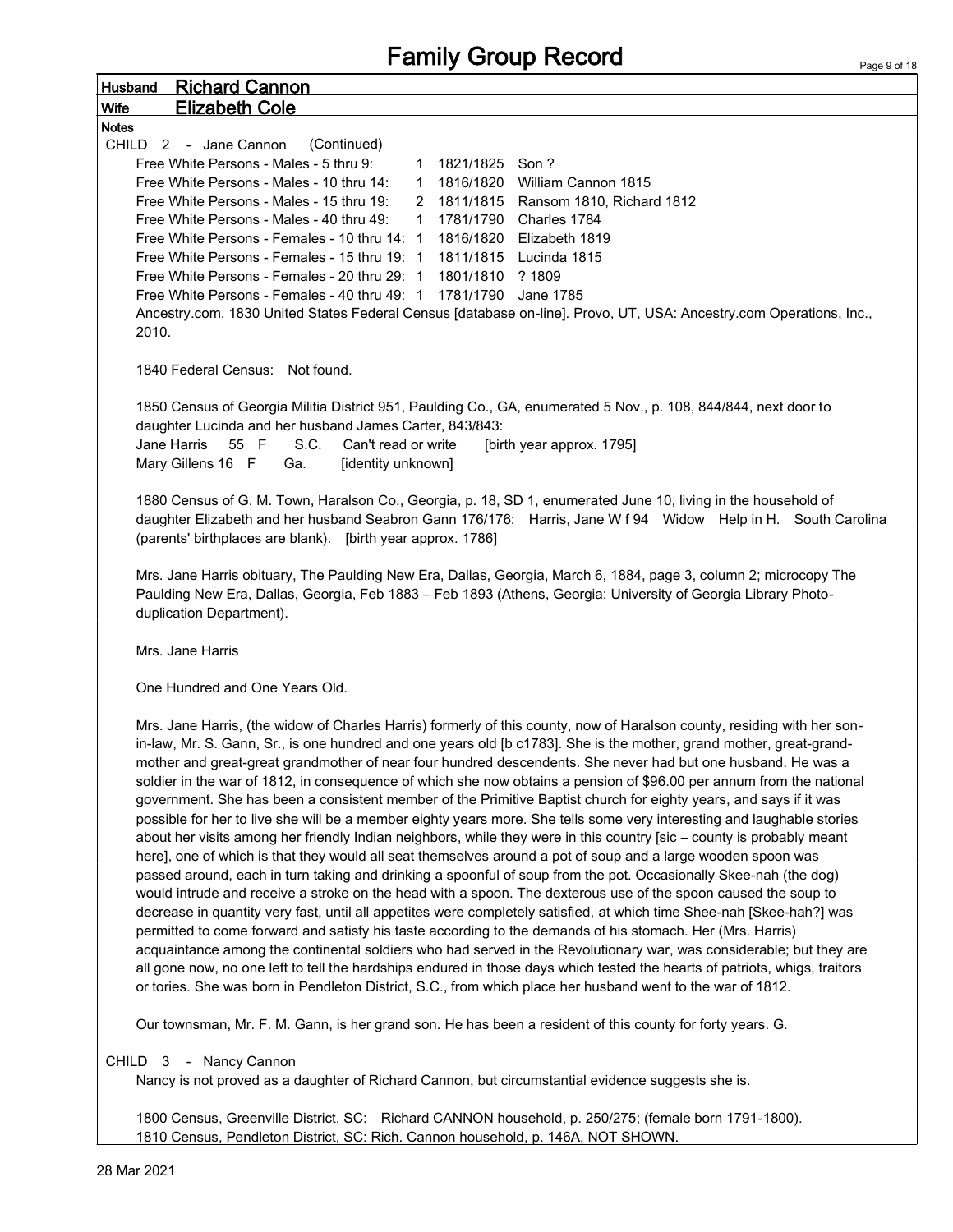| <b>Richard Cannon</b><br><b>Husband</b>                                                                                                                                                                                                                                                                                                                                                                                                                                                                                                                                                                                                                                                                                                                                                                                                                                                                                                                                                                                                                                                                                                                                                                                                                                                                                                                                                                                                                                                                                                                                                                                                                                                                                                                                                                                                                                                                                                                                                                                                                                                                                                                                                                                                                                                                                                                                                                                                                                                                                                                                                                                                        |  |
|------------------------------------------------------------------------------------------------------------------------------------------------------------------------------------------------------------------------------------------------------------------------------------------------------------------------------------------------------------------------------------------------------------------------------------------------------------------------------------------------------------------------------------------------------------------------------------------------------------------------------------------------------------------------------------------------------------------------------------------------------------------------------------------------------------------------------------------------------------------------------------------------------------------------------------------------------------------------------------------------------------------------------------------------------------------------------------------------------------------------------------------------------------------------------------------------------------------------------------------------------------------------------------------------------------------------------------------------------------------------------------------------------------------------------------------------------------------------------------------------------------------------------------------------------------------------------------------------------------------------------------------------------------------------------------------------------------------------------------------------------------------------------------------------------------------------------------------------------------------------------------------------------------------------------------------------------------------------------------------------------------------------------------------------------------------------------------------------------------------------------------------------------------------------------------------------------------------------------------------------------------------------------------------------------------------------------------------------------------------------------------------------------------------------------------------------------------------------------------------------------------------------------------------------------------------------------------------------------------------------------------------------|--|
| <b>Elizabeth Cole</b><br><b>Wife</b>                                                                                                                                                                                                                                                                                                                                                                                                                                                                                                                                                                                                                                                                                                                                                                                                                                                                                                                                                                                                                                                                                                                                                                                                                                                                                                                                                                                                                                                                                                                                                                                                                                                                                                                                                                                                                                                                                                                                                                                                                                                                                                                                                                                                                                                                                                                                                                                                                                                                                                                                                                                                           |  |
| <b>Notes</b>                                                                                                                                                                                                                                                                                                                                                                                                                                                                                                                                                                                                                                                                                                                                                                                                                                                                                                                                                                                                                                                                                                                                                                                                                                                                                                                                                                                                                                                                                                                                                                                                                                                                                                                                                                                                                                                                                                                                                                                                                                                                                                                                                                                                                                                                                                                                                                                                                                                                                                                                                                                                                                   |  |
| (Continued)<br>CHILD 3 - Nancy Cannon<br>1820 Census, Pendleton District, SC: Richard Cannon household, p. 169, female born 1795/1804.                                                                                                                                                                                                                                                                                                                                                                                                                                                                                                                                                                                                                                                                                                                                                                                                                                                                                                                                                                                                                                                                                                                                                                                                                                                                                                                                                                                                                                                                                                                                                                                                                                                                                                                                                                                                                                                                                                                                                                                                                                                                                                                                                                                                                                                                                                                                                                                                                                                                                                         |  |
| Nancy (perhaps Cannon) is known to have been in Pendleton District, South Carolina, in 1807/1808, according to a<br>deposition she signed in 1872:                                                                                                                                                                                                                                                                                                                                                                                                                                                                                                                                                                                                                                                                                                                                                                                                                                                                                                                                                                                                                                                                                                                                                                                                                                                                                                                                                                                                                                                                                                                                                                                                                                                                                                                                                                                                                                                                                                                                                                                                                                                                                                                                                                                                                                                                                                                                                                                                                                                                                             |  |
| <https: 2008="" 6="" harris-hunters.rootsweb.com="" hyperkitty="" list="" lists.rootsweb.com=""></https:>                                                                                                                                                                                                                                                                                                                                                                                                                                                                                                                                                                                                                                                                                                                                                                                                                                                                                                                                                                                                                                                                                                                                                                                                                                                                                                                                                                                                                                                                                                                                                                                                                                                                                                                                                                                                                                                                                                                                                                                                                                                                                                                                                                                                                                                                                                                                                                                                                                                                                                                                      |  |
| re charles harris/ jane cannon pension papers # 3 <https: harris-hunters.rootsweb.<br="" hyperkitty="" list="" lists.rootsweb.com="">com/thread/2770662/&gt;</https:>                                                                                                                                                                                                                                                                                                                                                                                                                                                                                                                                                                                                                                                                                                                                                                                                                                                                                                                                                                                                                                                                                                                                                                                                                                                                                                                                                                                                                                                                                                                                                                                                                                                                                                                                                                                                                                                                                                                                                                                                                                                                                                                                                                                                                                                                                                                                                                                                                                                                          |  |
| by belva cauthen, June 26, 2008.                                                                                                                                                                                                                                                                                                                                                                                                                                                                                                                                                                                                                                                                                                                                                                                                                                                                                                                                                                                                                                                                                                                                                                                                                                                                                                                                                                                                                                                                                                                                                                                                                                                                                                                                                                                                                                                                                                                                                                                                                                                                                                                                                                                                                                                                                                                                                                                                                                                                                                                                                                                                               |  |
| "State of Ga, Carroll County, personally came before me M. Coleman (?), a justice of the peace of the said county,<br>John Price, aged 73 years [b. c.1799], and Nancy Price, aged 84 years [b. c.1788], residents of Haralson County,<br>whom i certify to be credible and who being duly sworn say that they are personally acquainted with Jane Harris,<br>widow of Charles Harris, who had made application No. 8415 for pension under the act february 14, 1871, that they<br>have been acquainted with them ever since 1807, that on or about the day of december 24th, 1807 or 1808, that they<br>are not positive which, the said parties were married. that Nancy Price, one of the affiants, was present and saw the<br>ceremony peformed and that John Price, the other affiant, was not present at the marriage but lived in the immediate<br>neighborhood where the marriage took place and knows that they were reported to have married at that timethat he<br>knew jane harris as his lawful wife until his death in 1865, that they saw them frequently* and knew the said charles<br>harris (can't read word) recognized the said jane harris as his lawful wife and that they never heard the fact of their<br>marriage disputed by anyone; that they were married in Pendleton District, South Carolina and that her maiden name<br>was Jane Cannon and that they have no direct or indirect interest in the pension. signed: John C. Price; Nancy Price,<br>her mark on July 22, 1872-----(cannot read witnesses.) (A write-up from the History of Haralson Co, Ga, which i also<br>have, says that this was John Calvin Price, brother of William Price, wife, Nancy, who, again, were on the 1834 Cobb<br>Co, Ga state census in proximity to my arch harris/ elizabeth carter again, calvin price; my arch harris, his indicated<br>brother, r. b. harris and this thomas h. harris were in 1836 in cobb co, ga part of this volunteer rifle company. again, r.b.<br>harris sold his land in paulding co, ga in 1843 to our james carter/ lucinda harris and this was witnessed by my arch<br>harris/ elizabeth carter and our robert carter, jr,) also, note------ that John Calvin Price does not say that he saw her<br>frequently but says that he saw them frequently and this would indicate that my jane cannon harris probably did go to<br>arkansas at some point with my charles harris and that they did return to sc; ga; and al. i have never been able to find<br>where our charles harris/ jane cannon were on the 1860 census? to be continued: belva harris cauthen harris dna<br>group 8------26910" |  |
| SOME INFORMATION IS FROM WWW.ROOTSWEB.COM.<br>Name: "edgefield -- John Price from South Carolina"; Updated: 10-24-2019 03:10:72. Owner: Buren                                                                                                                                                                                                                                                                                                                                                                                                                                                                                                                                                                                                                                                                                                                                                                                                                                                                                                                                                                                                                                                                                                                                                                                                                                                                                                                                                                                                                                                                                                                                                                                                                                                                                                                                                                                                                                                                                                                                                                                                                                                                                                                                                                                                                                                                                                                                                                                                                                                                                                  |  |
| CENSUSES IN 1820 AND 1830 BELOW MAY BE FOR THIS FAMILY.<br>1820 U S Census of Pendleton, South Carolina; Page: 213; NARA Roll: M33_120; Image: 278; Enum.Date August 7,<br>1820                                                                                                                                                                                                                                                                                                                                                                                                                                                                                                                                                                                                                                                                                                                                                                                                                                                                                                                                                                                                                                                                                                                                                                                                                                                                                                                                                                                                                                                                                                                                                                                                                                                                                                                                                                                                                                                                                                                                                                                                                                                                                                                                                                                                                                                                                                                                                                                                                                                                |  |
| Name: William Price<br>Free White Persons - Males - Under 10:<br>3 1811/1820 Louis 1816, Calvin 1818, Barry 1820<br>Unknown?<br>Free White Persons - Males - 16 thru 25:<br>1 1795/1804                                                                                                                                                                                                                                                                                                                                                                                                                                                                                                                                                                                                                                                                                                                                                                                                                                                                                                                                                                                                                                                                                                                                                                                                                                                                                                                                                                                                                                                                                                                                                                                                                                                                                                                                                                                                                                                                                                                                                                                                                                                                                                                                                                                                                                                                                                                                                                                                                                                        |  |
| Free White Persons - Females - 26 thru 44: 1 1776/1794 Nancy 1785 Where is William?                                                                                                                                                                                                                                                                                                                                                                                                                                                                                                                                                                                                                                                                                                                                                                                                                                                                                                                                                                                                                                                                                                                                                                                                                                                                                                                                                                                                                                                                                                                                                                                                                                                                                                                                                                                                                                                                                                                                                                                                                                                                                                                                                                                                                                                                                                                                                                                                                                                                                                                                                            |  |
| Who is this?<br>Foreigners not Naturalized:<br>1.<br>Ancestry.com. 1820 United States Federal Census [database on-line]. Provo, UT, USA: Ancestry.com Operations, Inc.,<br>2010.                                                                                                                                                                                                                                                                                                                                                                                                                                                                                                                                                                                                                                                                                                                                                                                                                                                                                                                                                                                                                                                                                                                                                                                                                                                                                                                                                                                                                                                                                                                                                                                                                                                                                                                                                                                                                                                                                                                                                                                                                                                                                                                                                                                                                                                                                                                                                                                                                                                               |  |
| 1830; Census Place: Hall, Georgia; Series: M19; Roll: 18; Page: 119; Family History Library Film: 0007038<br>Name: William Price                                                                                                                                                                                                                                                                                                                                                                                                                                                                                                                                                                                                                                                                                                                                                                                                                                                                                                                                                                                                                                                                                                                                                                                                                                                                                                                                                                                                                                                                                                                                                                                                                                                                                                                                                                                                                                                                                                                                                                                                                                                                                                                                                                                                                                                                                                                                                                                                                                                                                                               |  |
| Free White Persons - Males - 5 thru 9:<br>3 1821/1825 Berry 1820, Jefferson 1822, Irwin 1824<br>Free White Persons - Males - 15 thru 19: 2 1811/1815 Louis 1817, Calvin 1818                                                                                                                                                                                                                                                                                                                                                                                                                                                                                                                                                                                                                                                                                                                                                                                                                                                                                                                                                                                                                                                                                                                                                                                                                                                                                                                                                                                                                                                                                                                                                                                                                                                                                                                                                                                                                                                                                                                                                                                                                                                                                                                                                                                                                                                                                                                                                                                                                                                                   |  |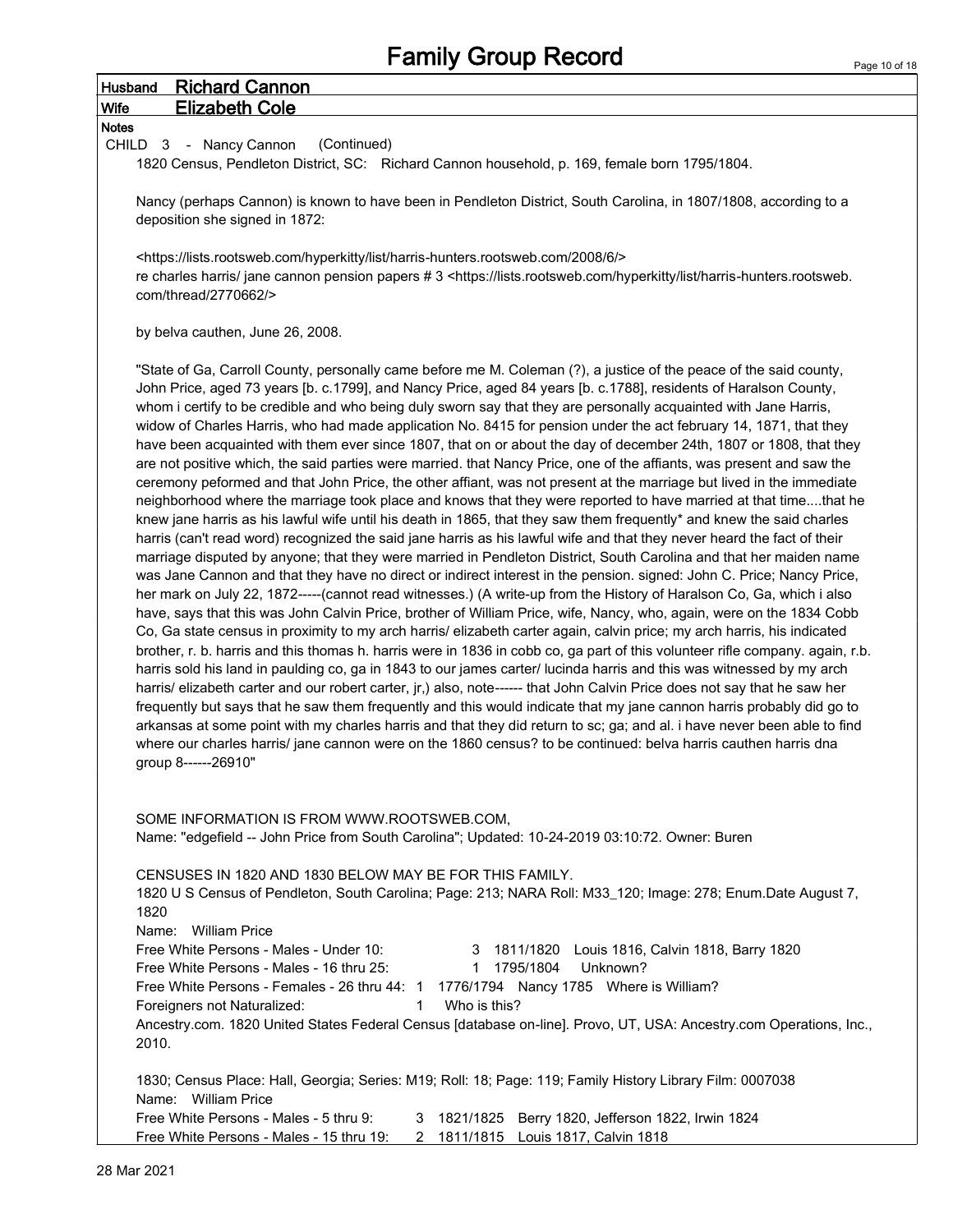|                      | <b>Husband</b> Richard Cannon                                                                                                                                                                                                                                                                                                                                                                                                                                                                                                        |
|----------------------|--------------------------------------------------------------------------------------------------------------------------------------------------------------------------------------------------------------------------------------------------------------------------------------------------------------------------------------------------------------------------------------------------------------------------------------------------------------------------------------------------------------------------------------|
| Wife<br><b>Notes</b> | <b>Elizabeth Cole</b>                                                                                                                                                                                                                                                                                                                                                                                                                                                                                                                |
|                      | CHILD 3 - Nancy Cannon<br>(Continued)                                                                                                                                                                                                                                                                                                                                                                                                                                                                                                |
|                      | Free White Persons - Males - 30 thru 39: 1 1791/1800 William 1791/1800                                                                                                                                                                                                                                                                                                                                                                                                                                                               |
|                      | Free White Persons - Females - Under 5: 2 1826/1830 Malissa C. 1827, Nancy Ellen1830                                                                                                                                                                                                                                                                                                                                                                                                                                                 |
|                      | Free White Persons - Females - 30 thru 39: 1 1791/1800 Nancy 1791/1800                                                                                                                                                                                                                                                                                                                                                                                                                                                               |
|                      | Ancestry.com. 1830 United States Federal Census [database on-line]. Provo, UT, USA: Ancestry.com Operations, Inc.,                                                                                                                                                                                                                                                                                                                                                                                                                   |
| 2010.                |                                                                                                                                                                                                                                                                                                                                                                                                                                                                                                                                      |
|                      | 1834 Cobb Co., Georgia, State Census: in proximity to Jane Cannon Harris's son, Arch Harris was William Price (with<br>wife, Nancy), according to the research of Harris/Cannon descendant, Belva Cauthen.                                                                                                                                                                                                                                                                                                                           |
|                      | I BELIEVE THE FOLLOWING CENSUS IS FOR WILLIAM PRICE AND NANCY, ALTHOUGH THE AGE                                                                                                                                                                                                                                                                                                                                                                                                                                                      |
|                      | CATEGORIES ARE WRONG FOR THEM HERE: [THE CHILDREN'S AGES ARE ABOUT RIGHT.]                                                                                                                                                                                                                                                                                                                                                                                                                                                           |
|                      | 1840 Federal Census of District 898, Cobb, Georgia; Roll: 39; Page: 275                                                                                                                                                                                                                                                                                                                                                                                                                                                              |
|                      | Name: Wm Price<br>Free White Persons - Males - 10 thru 14:<br>1 1826/1830 Irwin 1824                                                                                                                                                                                                                                                                                                                                                                                                                                                 |
|                      | Free White Persons - Males - 15 thru 19:<br>2 1821/1825 Berry 1820, Jefferson 1822                                                                                                                                                                                                                                                                                                                                                                                                                                                   |
|                      | Free White Persons - Males - 40 thru 49:<br>1 1791/1800 William 1785 (age categories 1791/1800 here)                                                                                                                                                                                                                                                                                                                                                                                                                                 |
|                      | Free White Persons - Females - 5 thru 9:<br>1 1831/1835 Nancy Ellen 1830                                                                                                                                                                                                                                                                                                                                                                                                                                                             |
|                      | Free White Persons - Females - 10 thru 14: 1 1826/1830 Malissa 1827                                                                                                                                                                                                                                                                                                                                                                                                                                                                  |
|                      | Free White Persons - Females - 40 thru 49: 1 1791/1800 Nancy 1785 (age categories 1791/1800 here)                                                                                                                                                                                                                                                                                                                                                                                                                                    |
|                      | Ancestry.com. 1840 United States Federal Census [database on-line]; Family History Library Film: 0007042. Provo,                                                                                                                                                                                                                                                                                                                                                                                                                     |
|                      | UT, USA: Ancestry.com Operations, Inc., 2010.                                                                                                                                                                                                                                                                                                                                                                                                                                                                                        |
| 2009.                | 1850 Federal Census of Division 11, Carroll, Georgia; Roll: M432_63; Page: 86B; Image: 178; Family 1203.<br>Household Members: Name Age Birthplace<br>Wm Price<br>45 65 abt 1785 South Carolina<br>Nancy Price<br>65 abt 1785 South Carolina<br>Melissa Price<br>23 abt 1827 Georgia<br>Nancy E Hardiman<br>20 abt 1830 Georgia<br>Robt Hardiman<br>3 abt 1847 Georgia<br>Eliza Hardiman<br>1 abt 1849 Georgia<br>Ancestry.com. 1850 United States Federal Census [database on-line]. Provo, UT, USA: Ancestry.com Operations, Inc., |
|                      | 1860 Federal Census of Dist.3, Haralson, Georgia; Roll: M653_126; Page: 383; 456/456; PO: Repose/Buchanan                                                                                                                                                                                                                                                                                                                                                                                                                            |
|                      | Household Members: Name Age Birthplace                                                                                                                                                                                                                                                                                                                                                                                                                                                                                               |
|                      | Jefferson Price<br>38 abt 1822 South Carolina                                                                                                                                                                                                                                                                                                                                                                                                                                                                                        |
|                      | Jennie E Price<br>31                                                                                                                                                                                                                                                                                                                                                                                                                                                                                                                 |
|                      | $12 \overline{ }$<br>Martha J Price                                                                                                                                                                                                                                                                                                                                                                                                                                                                                                  |
|                      | 9<br>Caroline Price                                                                                                                                                                                                                                                                                                                                                                                                                                                                                                                  |
|                      | 3<br>John W Price                                                                                                                                                                                                                                                                                                                                                                                                                                                                                                                    |
|                      | 4/12<br>Mary A Price                                                                                                                                                                                                                                                                                                                                                                                                                                                                                                                 |
|                      | Nancy Rice<br>76<br>abt 1784 South Carolina Miller<br>[Nancy Price]                                                                                                                                                                                                                                                                                                                                                                                                                                                                  |
|                      | Ancestry.com. 1860 United States Federal Census [database on-line]; Family History Library Film: 803126. Provo, UT,<br>USA: Ancestry.com Operations, Inc., 2009.                                                                                                                                                                                                                                                                                                                                                                     |
|                      |                                                                                                                                                                                                                                                                                                                                                                                                                                                                                                                                      |
|                      |                                                                                                                                                                                                                                                                                                                                                                                                                                                                                                                                      |
|                      | 1872 Haralson County, Georgia, nancy price, widow of William, and john c price, gave depositions stating that Charles                                                                                                                                                                                                                                                                                                                                                                                                                |
|                      | Harris and Jane Cannon had married in 1807 in Pendleton District, South Carolina), according to the research of<br>Harris/Cannon descendant, Belva Cauthen.                                                                                                                                                                                                                                                                                                                                                                          |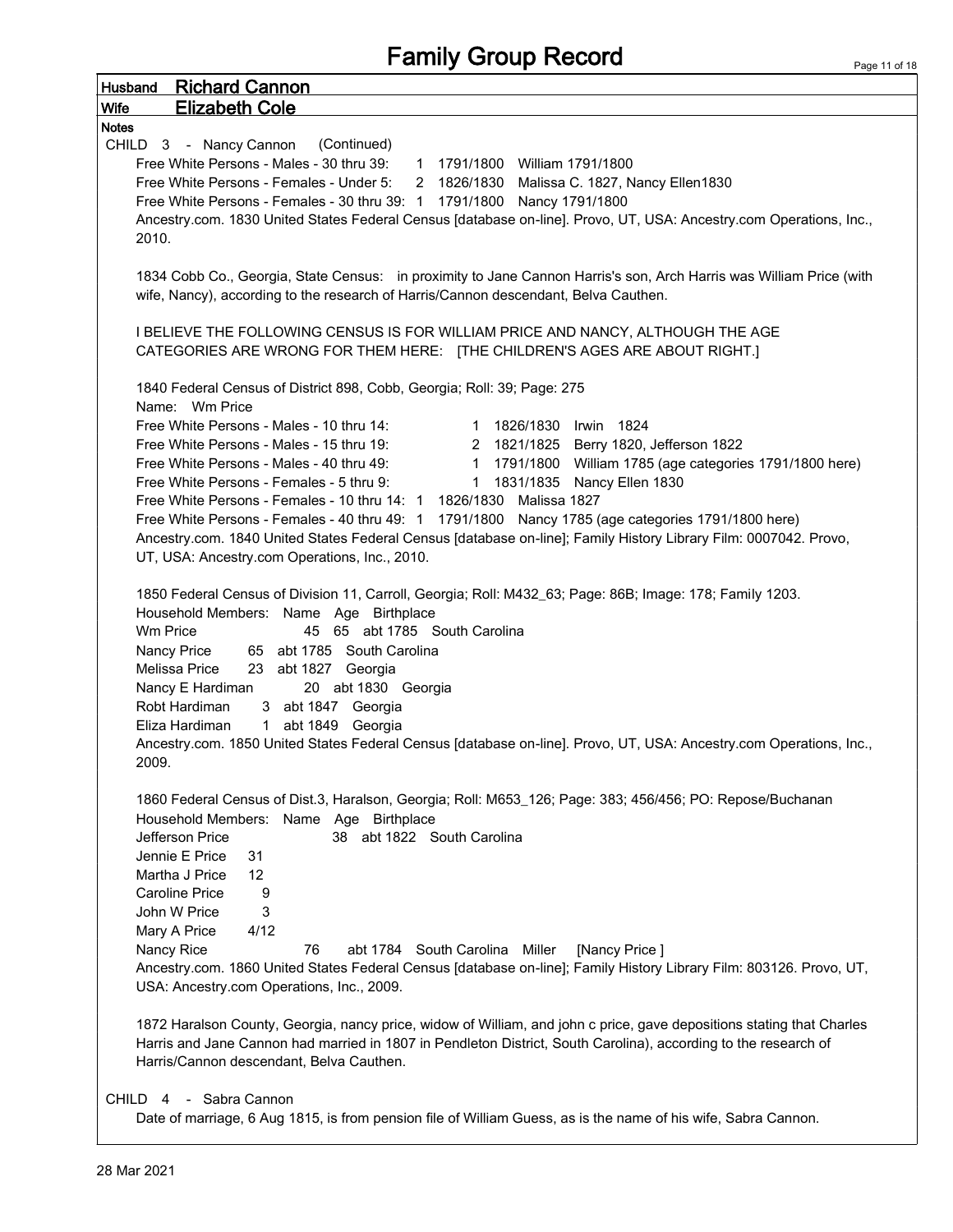| <b>Richard Cannon</b><br>Husband                                                                                                                                                                                                                                                                                                                                                                                                   |           |  |  |  |  |  |
|------------------------------------------------------------------------------------------------------------------------------------------------------------------------------------------------------------------------------------------------------------------------------------------------------------------------------------------------------------------------------------------------------------------------------------|-----------|--|--|--|--|--|
| <b>Elizabeth Cole</b><br><b>Wife</b>                                                                                                                                                                                                                                                                                                                                                                                               |           |  |  |  |  |  |
| <b>Notes</b><br>(Continued)<br>CHILD 4 - Sabra Cannon<br>Note: Henry Guess, father of William, lived 3 households away from Richard Cannon in the 1810 census of Pendleton<br>District, SC. William Guess later owned 125 acres on Wolf Creek, a tributary of Twelve Mile River, which is very near<br>the property of Richard Cannon and also Russell Cannon, son of Simcock Cannon. Richard was likely a son of<br>Richard also. |           |  |  |  |  |  |
| 1790 Census of Union Co, Ninety-Six District, SC, p. 48, Sabra is probably one of the 4 females in the household.                                                                                                                                                                                                                                                                                                                  |           |  |  |  |  |  |
| 1800 Census, Greenville District, SC: Richard CANNON household, p. 250/275; (female born 1790-1800).                                                                                                                                                                                                                                                                                                                               |           |  |  |  |  |  |
| 1810 Census, Pendleton District, SC: Rich. Cannon household, p. 146A, female born 1784/1794.                                                                                                                                                                                                                                                                                                                                       |           |  |  |  |  |  |
| 1820 Census, Pendleton District, SC: William Guest (Guess), p. 213 20001; 1001                                                                                                                                                                                                                                                                                                                                                     |           |  |  |  |  |  |
| 1827 Pendleton District, SC, land sold, Deed Book A-1, p. 26                                                                                                                                                                                                                                                                                                                                                                       |           |  |  |  |  |  |
| 1830 Census, DeKalb Co., GA: William Guess, p. 69: 102001; 112001                                                                                                                                                                                                                                                                                                                                                                  |           |  |  |  |  |  |
| 1832 Moved to Cobb Co., GA.                                                                                                                                                                                                                                                                                                                                                                                                        |           |  |  |  |  |  |
| 1840 Census, District 851, Cobb Co., GA: Wm Guess, p. 213 or p. 266?: 0110101; 0011101                                                                                                                                                                                                                                                                                                                                             |           |  |  |  |  |  |
| 1845 Moved to Tunnel Hill in Whitfield Co., GA.                                                                                                                                                                                                                                                                                                                                                                                    |           |  |  |  |  |  |
| 1850 Census of Murray Co., GA, enumerated 16 Aug, household 53, p. 151, son John F. on p. 152:<br>William<br>58 M W Agent at the tunnel Depot RR<br>SC<br>Gess<br>57 F W<br>Sabrey                                                                                                                                                                                                                                                 | <b>SC</b> |  |  |  |  |  |
| H<br>William J<br>24 M W Cleshing?                                                                                                                                                                                                                                                                                                                                                                                                 | Ga        |  |  |  |  |  |
| $\pmb{\mathsf{H}}$<br>Whita E.<br>21 F W                                                                                                                                                                                                                                                                                                                                                                                           | Ga        |  |  |  |  |  |
| John F.<br>Guess 16 M W At school                                                                                                                                                                                                                                                                                                                                                                                                  | Ga        |  |  |  |  |  |
| c1852 Moved to Gilmer Co., GA.                                                                                                                                                                                                                                                                                                                                                                                                     |           |  |  |  |  |  |
| 1860 Census of Subdivision 33, Gilmer Co., GA, enumerated 30 Aug, 1354/1180, household of John & Sarah Searcy,<br>p. 168:                                                                                                                                                                                                                                                                                                          |           |  |  |  |  |  |
| William Guess<br>68 M W Farmer 1200 178 South Carolina<br>Sabary Guess<br>67 F W<br>South Carolina                                                                                                                                                                                                                                                                                                                                 |           |  |  |  |  |  |
| 1870 Census of Subdivision 55, Gilmer Co., GA, enumerated 12 Aug, 817/817, p. number 56:                                                                                                                                                                                                                                                                                                                                           |           |  |  |  |  |  |
| Guess, William<br>M W Farmer 150 100 S.C.<br>78                                                                                                                                                                                                                                                                                                                                                                                    |           |  |  |  |  |  |
| π<br>77 FW<br>S.C.<br>Sabra                                                                                                                                                                                                                                                                                                                                                                                                        |           |  |  |  |  |  |
| 1880 Mortality Census of Gilmer Co., GA, year ending 31 May 1880, received 27 Aug 1880, SD 1, ED 104, Page 1,<br>line 19, Family 315:                                                                                                                                                                                                                                                                                              |           |  |  |  |  |  |
| Guess, Sabra<br>86 F W widowed Born in S. Carolina Both parents born in S.C. D. March of old age, no attending<br>physician                                                                                                                                                                                                                                                                                                        |           |  |  |  |  |  |
| Some researchers of Sabra Cannon, born 1793, married 4 (6?) Aug 1815 to William Guess, son of Henry/Henrich<br>Guess and Sophia Farris:                                                                                                                                                                                                                                                                                            |           |  |  |  |  |  |
| Lloyd Wiggins, kennywiggins507@yahood.com, web page at worldconnect at rootsweb.com, last updated 26 Apr<br>2006; accessed 27 Feb 2008. He stated: "In reference to the Guess Family Cemetary, there are 8 known graves and                                                                                                                                                                                                        |           |  |  |  |  |  |
| four generations of the Guess family buried there. William and Sabra Cannon Guess, William J. and Violet Chapman<br>Guess, Oscar Lee Ledford (son of William C. and Ellen Guess Ledford), Lloyd Ledford (son of Alfred and Gertrude<br>Ledford), Marion Elizabeth (Allen) Holloway (daughter of Violet Chapman (Allen) Guess and Hardy Allen) and Francis                                                                          |           |  |  |  |  |  |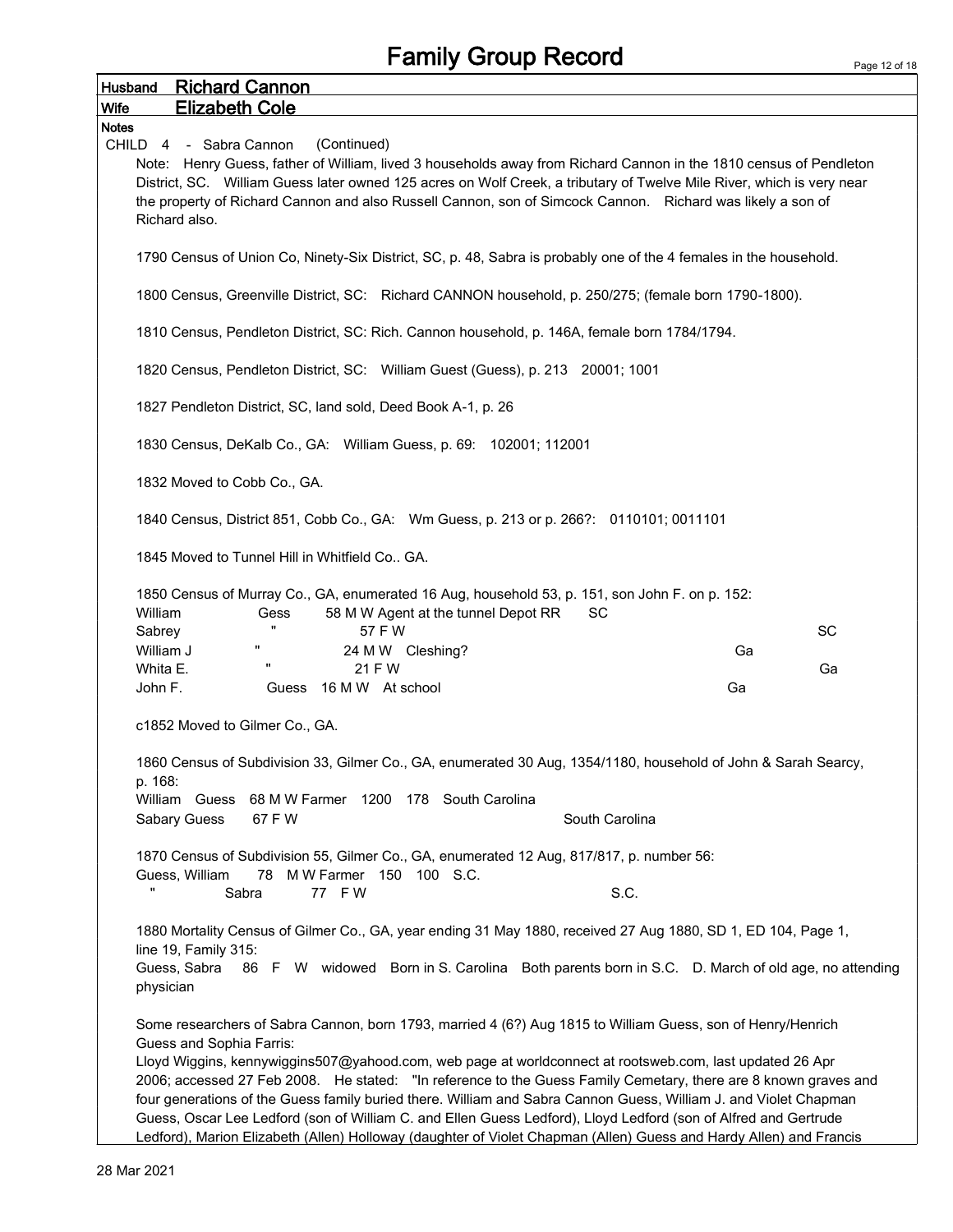| <b>Richard Cannon</b><br><b>Husband</b>                                                                                                                                                                                                                                                                                                                               |      |
|-----------------------------------------------------------------------------------------------------------------------------------------------------------------------------------------------------------------------------------------------------------------------------------------------------------------------------------------------------------------------|------|
| Wife<br><b>Elizabeth Cole</b>                                                                                                                                                                                                                                                                                                                                         |      |
| <b>Notes</b>                                                                                                                                                                                                                                                                                                                                                          |      |
| (Continued)<br>CHILD 4 - Sabra Cannon                                                                                                                                                                                                                                                                                                                                 |      |
| Johnson. There has been speculation that as many as twelve graves are there, but, only the eight listed above are                                                                                                                                                                                                                                                     |      |
| known to be there."                                                                                                                                                                                                                                                                                                                                                   |      |
| "This information I received from my Grandmother, Mamie Ledford Waters. She knew this because she helped her<br>Mother, Ellen Guess Ledford, maintain until her mother passed away and the cemetary slowly went into obscurity."                                                                                                                                      |      |
| Donna Buncy, dbuncy@bellsouth.com (25 Aug 2001). In 2008 Donna Buncy's email address was DBuncy@alfains.<br>com.                                                                                                                                                                                                                                                      |      |
| Also information submitted by Sherry Jane Crabtree Osburn, P.O. Box 27, Brooks, GA 30205, at www.familysearch.<br>org; obtained 27 Feb 2008.                                                                                                                                                                                                                          |      |
| Steve Miller, miller021@alltel.net, is descended from Sabra Cannon and William Guess, through their son William<br>Jackson Guess. He has a picture of William Jackson Guess.                                                                                                                                                                                          |      |
| - Elisha Cannon<br>CHILD 5<br>1800 Census of Greenville District, SC: Richard CANNON, p. 250/275<br>1810 Census of Pendleton District, SC, p. 146a (lived very near Russell Cannon, son of Simcock Cannon)<br>1820 Census of Pendleton District, SC, p. 169<br>1830 Census of Habersham Co., GA, p. 53a: Elisha CANNON was next door to Richard CANON and Rusel CANON |      |
| 1840 Census of Mount Yonah, Habersham Co., Georgia, p. 146, District 861: Elisha Cannon.                                                                                                                                                                                                                                                                              |      |
| 1850 Census of Habersham Co., GA, District 7, 37th Division, enumerated Oct. 28, p. 268, 47/47, line 7:<br>Elisha Cannon<br>50 M Farmer<br>abt 1800<br>SC.<br><b>SC</b><br>45 F<br>Mary<br>Е.<br>Ga.<br>C.<br>24 F<br>$\mathbf{u}$<br>Ga.<br>23 M<br>ı.                                                                                                               |      |
| п<br>C.<br>Ga.<br>21 M                                                                                                                                                                                                                                                                                                                                                |      |
| 19<br>Ga. Appears to be the Melinda Cannon who married Micajah Turner Jr.<br>-F<br>М.<br>п                                                                                                                                                                                                                                                                            |      |
| Η.<br>17 F<br>Ga.                                                                                                                                                                                                                                                                                                                                                     |      |
| 12 M<br>Ga. The designation "M" for male appears to have been faded out.<br>M. J.                                                                                                                                                                                                                                                                                     | This |
| th ages of Martha in the 1860 census.<br>9 F<br>Ga.                                                                                                                                                                                                                                                                                                                   |      |
| Е.                                                                                                                                                                                                                                                                                                                                                                    |      |
| 1860 Census of Mount Yonah, White Co., GA, enumerated July 10, p. 12, 86/86:<br>125 South Carolina b. abt 1795<br>Elisha Cannan<br>55 M Farmer<br>$\pmb{\mathsf{u}}$<br>51 F<br>Mary [May?]                                                                                                                                                                           |      |
| 20 F<br>Martha<br>Georgia<br>$\blacksquare$<br>18 F<br>Elizabeth                                                                                                                                                                                                                                                                                                      |      |
| 1870 Census of Subdivision 135, Cleveland P.O., White Co., Georgia, p. 115, enumerated 19 Aug, 700/700:<br>25 M W Farm laborer<br>Taylor, William<br>--- 200 Ga.<br>Cannot read/write<br>, Elizabeth 25 F W Keeping house<br>Ga.<br>77 M W Infirm<br>Cannon, Elisha<br>S.C. b. abt 1793<br>73 F W<br>Infirm<br>Mary<br>S.C. Cannot write                              |      |
|                                                                                                                                                                                                                                                                                                                                                                       |      |
| Also see web page at WorldConnect at www.rootsweb.com of Sandra Hunter, sandyspiritwalker@hotmail.com, last<br>updated 30 May 2007; accessed 30 May 2007.                                                                                                                                                                                                             |      |
| CHILD 6 - Russell E. Cannon<br>DNA Analysis shows that descendants of Russell E. Cannon, son of Richard Cannon, match closely with a                                                                                                                                                                                                                                  |      |
| descendant of Simcock Cannon, increasing confidence that Richard was a son of Simcock or related to him closely<br>another way.                                                                                                                                                                                                                                       |      |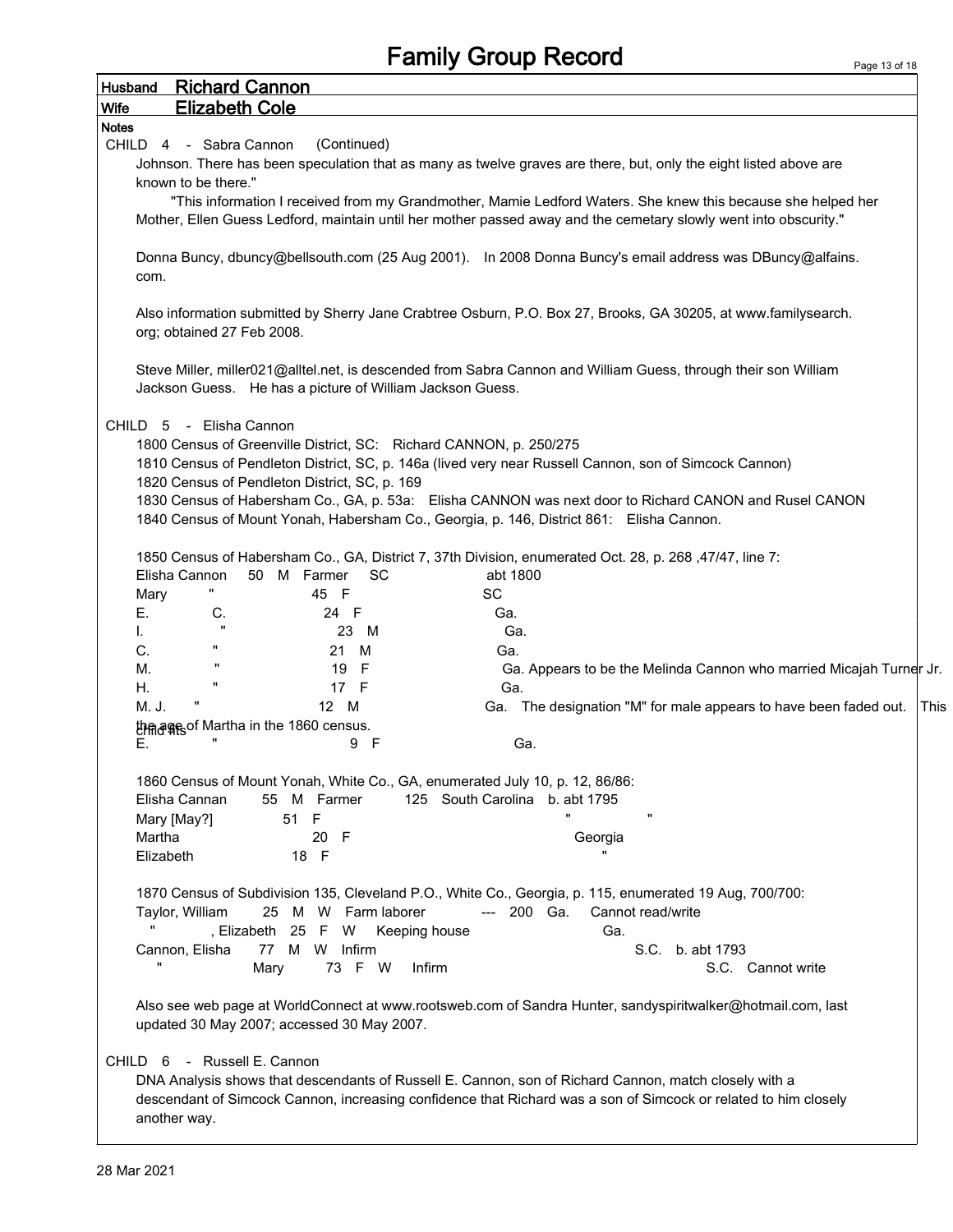| <b>Husband</b> | <b>Richard Cannon</b>                                                                                                                                                                                                                                                                                                                                                                                                                                                                                                                                                          |
|----------------|--------------------------------------------------------------------------------------------------------------------------------------------------------------------------------------------------------------------------------------------------------------------------------------------------------------------------------------------------------------------------------------------------------------------------------------------------------------------------------------------------------------------------------------------------------------------------------|
| Wife           | <b>Elizabeth Cole</b>                                                                                                                                                                                                                                                                                                                                                                                                                                                                                                                                                          |
| <b>Notes</b>   |                                                                                                                                                                                                                                                                                                                                                                                                                                                                                                                                                                                |
|                | (Continued)<br>CHILD 6 - Russell E. Cannon<br>Information from Lo Moss Moore in Hurst, Texas, now deceased. She obtained it from Arthur Cannon in Florida, now<br>deceased also. I have extensive correspondence with them in my files -- Cecilie Gaziano, 4511 Fremont Ave. S.,<br>Minneapolis, Minnesota 55419.                                                                                                                                                                                                                                                              |
|                | Also information from David C. Ballard, who is not a Cannon descendant, but who managed affairs for his elderly<br>relative, Cleo Cannon Hughes, who was a granddaughter of John Milton Cannon.  Cleo was 100 years old in January<br>1992.                                                                                                                                                                                                                                                                                                                                    |
|                | Mary Turney (marymt@gower.net) also researches this line.                                                                                                                                                                                                                                                                                                                                                                                                                                                                                                                      |
|                | Also see the webhpage of Darrell Clakley, Clakley@aol.com, at WorldConnect on www.rootsweb.com, last updated 1<br>Jan 2003; accessed 2 Jan 2008.                                                                                                                                                                                                                                                                                                                                                                                                                               |
|                | Because Russell E. Cannon's household with a wife born about 1794/1804 and a male born 1810/1820 appeared in<br>the 1820 census (and could not have been Russell Cannon who married Jane Campbell, a much older man), Russell<br>E. married before 1820, perhaps about 1818 if the child was a son. It is unclear whether or not Russell had 1, 2, or 3<br>wives.                                                                                                                                                                                                              |
|                | For Russell E. Cannon's marriage data I am using undocumented information from<br>Ashley Cagle, on www.familysearch.com <http: www.familysearch.com="">, posted two wives for Russell E. Cannon:</http:>                                                                                                                                                                                                                                                                                                                                                                       |
|                | Elizabeth Powell in 1822                                                                                                                                                                                                                                                                                                                                                                                                                                                                                                                                                       |
|                | Elizabeth Guess in 1834                                                                                                                                                                                                                                                                                                                                                                                                                                                                                                                                                        |
|                | I wrote to her to ask for sources of her information but received no reply. Her address was 1908 SW 41st Street<br>Lawton, Oklahoma 73505.                                                                                                                                                                                                                                                                                                                                                                                                                                     |
|                | 1800 Census, Greenville District, SC: Richard CANNON household, p. 250/275 (male born 1790-1800).                                                                                                                                                                                                                                                                                                                                                                                                                                                                              |
|                | 1810 Census, Pendleton District, SC: Richard CANNON household, p. 146A (male born 1784-1794).                                                                                                                                                                                                                                                                                                                                                                                                                                                                                  |
|                | 1820 Census, Pendleton District, SC: Russel CANNON, p. 212: 1001; 001                                                                                                                                                                                                                                                                                                                                                                                                                                                                                                          |
|                | 16 Oct 1830 Greenville Co., SC, Russell Cannon sold to Richard Poe(sp?) 130 acres of land for \$100 on the<br>branches of Twelve Mile River, beginning at a Chestnut tree thence a conditional line made by Christopher & Henry<br>Whitmire to a post and thence to the wagon road, then alone said road to the original line then to a post oak tree<br>thence to a hickory tree thence along said original line so far as to fill the condition made by said Whitmire thence to<br>beginning chestnut corner. Wit: Abraham Duke. (another version of notes said A. M. Duke.) |
|                | 111011; 21001<br>1830 Census, Habersham Co., Georgia: Rusel Canon, p. 53                                                                                                                                                                                                                                                                                                                                                                                                                                                                                                       |
|                | 1832 gold lottery in Habersham Co., Russell applied for land                                                                                                                                                                                                                                                                                                                                                                                                                                                                                                                   |
|                | 1840 Census, Cass Co., Georgia: Russel Cannon, p. 80, District 973. 111101; 121101                                                                                                                                                                                                                                                                                                                                                                                                                                                                                             |
|                | 1850 census of Division 12, Gordon Co., Georgia, p. 29, enumerated Nov. 29, 259/261:<br>Russel Canon<br>53 M SC<br>b. abt 1797<br>Elizabeth<br>43 F<br>S C<br>11 F<br>Malinda<br>Geo<br>Celia E. M.<br>2 F<br>Geo                                                                                                                                                                                                                                                                                                                                                              |
|                | 1860 Mortality Schedule of Sonora. Gordon Co., Georgia, line 4, p. 1 of 1:                                                                                                                                                                                                                                                                                                                                                                                                                                                                                                     |

1860 Mortality Schedule of Sonora, Gordon Co., Georgia, line 4, p. 1 of 1: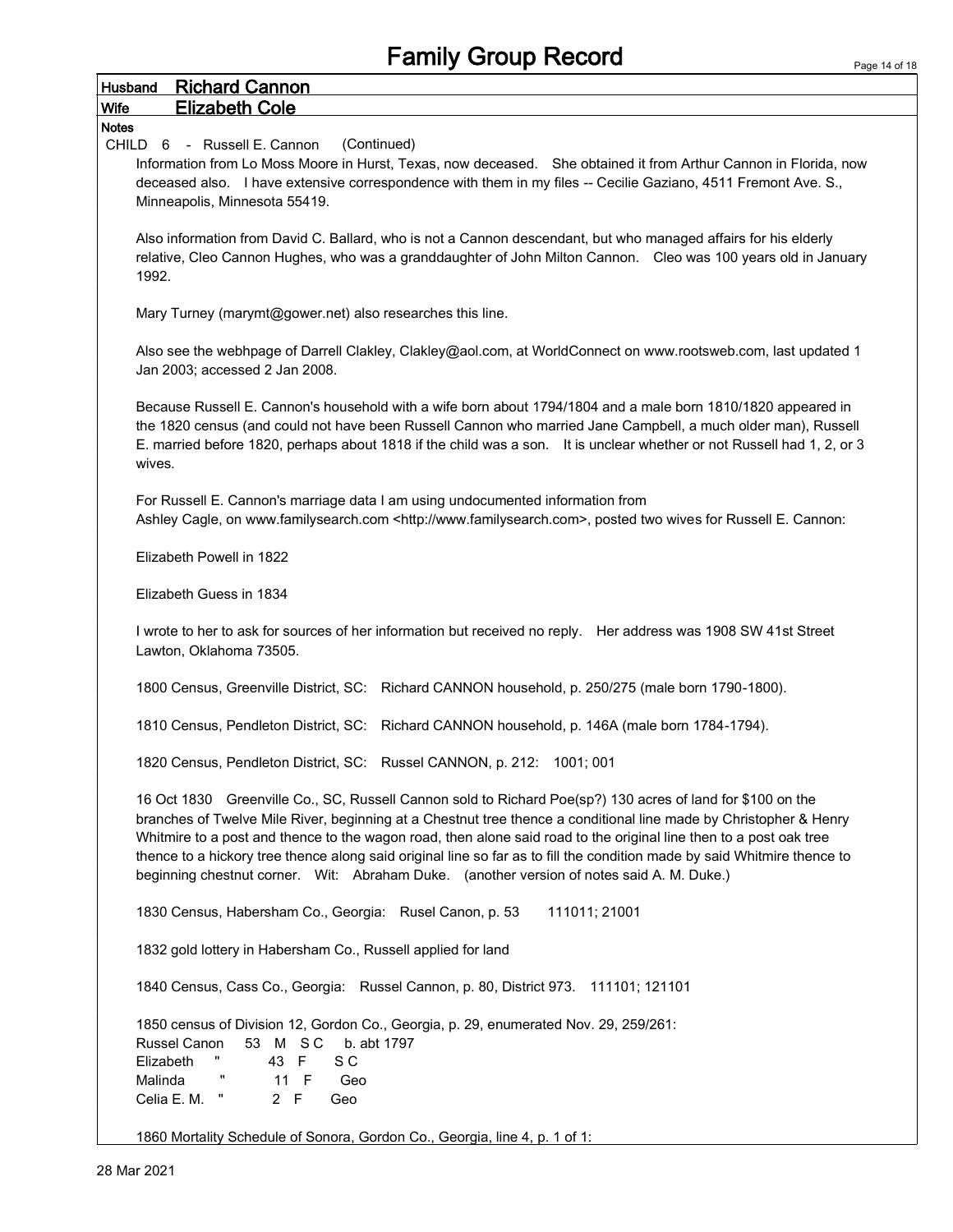Page 15 of 18

| <b>Richard Cannon</b><br><b>Husband</b>                                                                                                                                                                                                            |  |
|----------------------------------------------------------------------------------------------------------------------------------------------------------------------------------------------------------------------------------------------------|--|
| <b>Elizabeth Cole</b><br>Wife                                                                                                                                                                                                                      |  |
| <b>Notes</b>                                                                                                                                                                                                                                       |  |
| (Continued)<br>CHILD <sub>6</sub><br>- Russell E. Cannon<br>Russell Cannon 65 M<br>Married<br>Farmer (b. abt 1795)<br>born in So. Carolina<br>Died in May of Palsy, ill for 5 weeks                                                                |  |
|                                                                                                                                                                                                                                                    |  |
| His widow, Elizabeth Guess, is in the 1860 Census.                                                                                                                                                                                                 |  |
| CHILD 7 - [Male] Cannon                                                                                                                                                                                                                            |  |
| 1800 Census, Greenville District, SC: Richard CANNON household, p. 250/275; (female born 1791-1800).                                                                                                                                               |  |
| 1810 Census, Pendleton District, SC: Rich. Cannon household, p. 209/146A, female born 1795/1800.                                                                                                                                                   |  |
| 1820 Census, Pendleton District, SC: Richard Cannon household, p. 169, female born 1795/1804.                                                                                                                                                      |  |
| CHILD 8 - Rachel Cannon                                                                                                                                                                                                                            |  |
| Rachel is not proved as a daughter of Richard Cannon and Elizabeth Cole.  There is circumstantial evidence that she                                                                                                                                |  |
| was, however.                                                                                                                                                                                                                                      |  |
|                                                                                                                                                                                                                                                    |  |
| 1800 Census, Greenville District, SC: Richard CANNON household, p. 250/275; (female born 1791-1800).                                                                                                                                               |  |
| 1810 Census, Pendleton District, SC: Rich. Cannon household, p. 146A, NOT SHOWN.                                                                                                                                                                   |  |
| 1820 Census, Pendleton District, SC: Richard Cannon household, p. 169, female born 1795/1804.                                                                                                                                                      |  |
| 1830 Census, likely in Georgia, for Rachel Cannon and Isaac Newton Tate not located.<br>1840 Census, District 827 Cass Co., Georgia, does not show a wife for Isaac Tate. It shows six children.                                                   |  |
|                                                                                                                                                                                                                                                    |  |
| Email received by Cecilie Gaziano, cgaziano@prodigy.net, on 5/30/2016 7:14 a.m. from Walter Harrison, Walter.<br>Harrison@acxiom.com                                                                                                               |  |
|                                                                                                                                                                                                                                                    |  |
| "I have a family transcription that mentions a Rachael Kinnon or Cannon as being the first wife of Isaac Newton Tate                                                                                                                               |  |
| who is the brother of Abraham Tate who married Eleanor Cannon. The original document was written by Mattie                                                                                                                                         |  |
| Harrison who was the grand-daughter of Evan D Tate, son of Isaac and Rachael. I am not sure when she originally                                                                                                                                    |  |
| wrote the history but my mother copied the document in the 50's pretty much as written and I typed it as written as my<br>mother had copied as written. When my mother copied it, my aunt Matt was still alive so I think if any alternations were |  |
| made they were made with Mattie's verification. I have found errors but not many, some seem valid but just unproven.                                                                                                                               |  |
| One of those is Rachael. Until I started asking about the Tates in the 90's, no one knew of her. By the time I stopped                                                                                                                             |  |
| researching, only Marilyn Houser accepted it and now it seems to be documented everywhere of her existence but I                                                                                                                                   |  |
| have yet to find any documentation.                                                                                                                                                                                                                |  |
| "Anyway, I posted on findagrave to Epictetus (John) and he referred me to you as the Cannon expert. I found his bio                                                                                                                                |  |
| on William Powell and found many intersections with an Evin Pierson, Cannons, and Tate. I searched and found you                                                                                                                                   |  |
| had a Simcock Kinnon/Cannon and I thought Kinnon and Cannon could be crossovers at that time. I was also thinking                                                                                                                                  |  |
| that Rachael and Eleanor may be sisters/first cousins but I don't find any unnamed female Cannons that would fit in                                                                                                                                |  |
| Eleanors family. Just curious with both you search of Cannons and Kinnons, if you found any Rachaels born in the<br>early 1810's, death around 1843, Georgia."_Thanks,                                                                             |  |
| <b>Walter Harrison</b>                                                                                                                                                                                                                             |  |
|                                                                                                                                                                                                                                                    |  |
| He attached to the email "Mattie_doc.rtf. It included this paragraph "Issac son of John Tate married Rachel Kinnon in                                                                                                                              |  |
| Ga. Eight children, 6 boys, 2 girls. Nine children - by marriage 1844 to Cynthia Hendrix after Rachel died. Some of                                                                                                                                |  |
| Isaac Tates childrens names: Marion Lafayette, Joe, Martha, (Feaby Ann, Eliz.) John, Evan Draton, Dave, Issac<br>Newton Jr, Louise, Wilkins, Abe, Julia. (17 children in all)."                                                                    |  |
|                                                                                                                                                                                                                                                    |  |
| - Bird Cannon<br>CHILD <sub>9</sub>                                                                                                                                                                                                                |  |
| 1810 Census, Pendleton District, SC: Richard CANNON household, p. 146A (male born 1800-1810).                                                                                                                                                      |  |
| 1820 Census, Pendleton District, SC: Richard CANNON household, p. 169 (male born 1802-1804).                                                                                                                                                       |  |
| Children's names and dates from webpage of James Morgan Scott, chickalab4@aol.com, on WorldConnect at www.                                                                                                                                         |  |
| rootsweb.com, last updated 19 Sep 2004; accessed 5 Jan 2008.                                                                                                                                                                                       |  |
|                                                                                                                                                                                                                                                    |  |
|                                                                                                                                                                                                                                                    |  |

 $\overline{1}$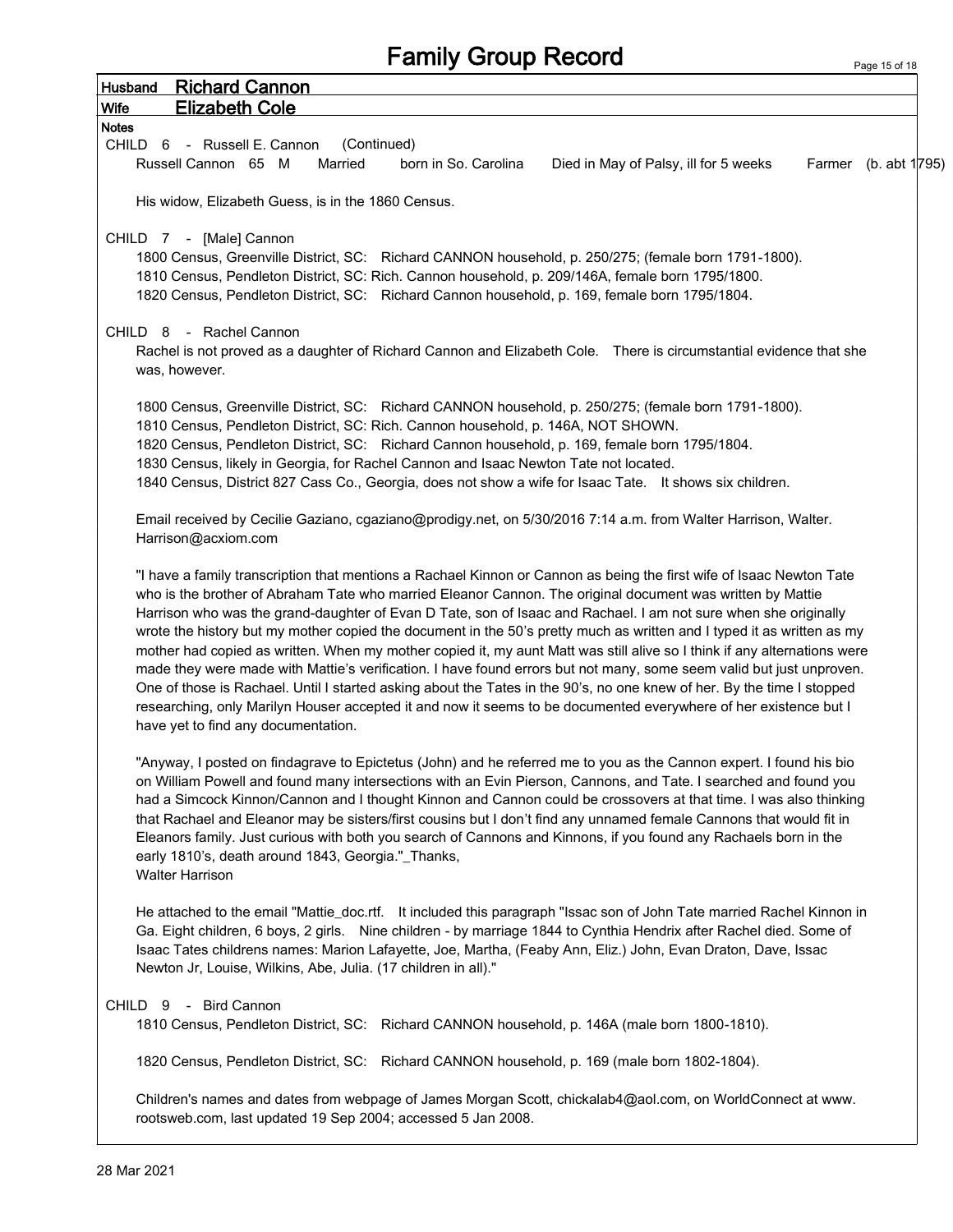| <b>Richard Cannon</b><br>Husband                                                                                        |                       |                                                      |                                        |                                        |                                                          |                                                              |                                                                                                                                                                                                                                                                                                                                                                                          |
|-------------------------------------------------------------------------------------------------------------------------|-----------------------|------------------------------------------------------|----------------------------------------|----------------------------------------|----------------------------------------------------------|--------------------------------------------------------------|------------------------------------------------------------------------------------------------------------------------------------------------------------------------------------------------------------------------------------------------------------------------------------------------------------------------------------------------------------------------------------------|
| Wife                                                                                                                    | <b>Elizabeth Cole</b> |                                                      |                                        |                                        |                                                          |                                                              |                                                                                                                                                                                                                                                                                                                                                                                          |
| Notes                                                                                                                   |                       |                                                      |                                        |                                        |                                                          |                                                              |                                                                                                                                                                                                                                                                                                                                                                                          |
| CHILD<br>9<br>of Lucinda (Morgan) Cannon and Bird Cannon may or may not be credible.                                    | - Bird Cannon         | (Continued)                                          |                                        |                                        |                                                          |                                                              | Some information from Magness/Radna Family Tree at www.ancestry.com, public family trees.  This family tree<br>contains numerous errors for the ancestry of Bird Cannon posted at www.ancestry.com, so the dates for the children                                                                                                                                                        |
|                                                                                                                         |                       |                                                      |                                        |                                        |                                                          |                                                              | Also see Genforum.genealogy.com/Cannon/messages/462.html, Carolyn Slaughter Hammonds, 14 Feb 1999.                                                                                                                                                                                                                                                                                       |
| -- Mar 1828                                                                                                             |                       |                                                      |                                        |                                        |                                                          | 62 1/2 acres, 1/4th part of Lot 60, 2nd District, SE corner. | Habersham Co., GA. Richard Cannon of Habersham Co. sold to Bird Cannon of Habersham Co.,                                                                                                                                                                                                                                                                                                 |
| 1830 Census of Habersham Co., Georgia, p. 27/53: Burt Cannon [Bird Cannon]                                              |                       |                                                      |                                        |                                        |                                                          |                                                              |                                                                                                                                                                                                                                                                                                                                                                                          |
| 07 Jan 1839                                                                                                             |                       | at the time of the sale.                             |                                        |                                        |                                                          |                                                              | Habersham Co., GA, Deed Book O, p. 551. Bird Cannon to William Jackson and Evan(?)<br>Galloway Jackson, all of Habersham Co. for \$150, one-fourth part of Lot 60 in the 2nd District,<br>SE corner. Wit: Joel Dickinson and Ezekiel McCravey, J.P. Rec. 30th Jan 1839 J. T. Carter,<br>C.S.C. According to researcher, Patrick Gudaitis of GA, Bird Cannon was living in Walker Co, GA, |
|                                                                                                                         |                       |                                                      |                                        |                                        |                                                          |                                                              | 18 40 Census of District 958, Walton Co., GA, p. 52: Bird Cannon, no free colored, no slaves                                                                                                                                                                                                                                                                                             |
|                                                                                                                         |                       |                                                      |                                        |                                        |                                                          |                                                              |                                                                                                                                                                                                                                                                                                                                                                                          |
| 1850 Census of District 26, Cherokee Co., Alabama, p. 13A:                                                              |                       |                                                      |                                        |                                        |                                                          |                                                              |                                                                                                                                                                                                                                                                                                                                                                                          |
| M. J. Kington<br>Martha J.                                                                                              |                       | 32<br>22                                             | м<br>F                                 | W<br>W                                 | Tenn.<br>Ga                                              | Farmer                                                       | Household 166/Family 166<br>[this is Martha J. Cannon, dau. of Bird & Lucinda]                                                                                                                                                                                                                                                                                                           |
| <b>Bird Cannon</b><br>Lusenda<br>Amanda C.<br>John M.<br>Richard B.<br>William B.<br>Nancy L.<br>Thomas J.<br>Lenney M. | 11                    | 45<br>39<br>19<br>18<br>16<br>14<br>F<br>W<br>9<br>6 | м<br>F<br>F.<br>м<br>м<br>Ga<br>M<br>F | W<br>W<br>W<br>W<br>W<br>M W<br>W<br>W | SC<br>Ga<br>Ga<br>Ga<br>Ga<br>Ga<br>(blurry)<br>(blurry) | Farmer<br>Farmer<br>Farmer                                   | Household 168/Family 168                                                                                                                                                                                                                                                                                                                                                                 |
| Elizabeth M.<br>C---? (hard to read)                                                                                    |                       | 4<br>$\overline{2}$                                  | F                                      | W<br>M? W                              | (blurry)<br>(blurry)                                     |                                                              |                                                                                                                                                                                                                                                                                                                                                                                          |
|                                                                                                                         |                       |                                                      |                                        |                                        |                                                          |                                                              | 1860 Census of District 3, Cherokee Co., Alabama, p. 183, household 664/family 664:                                                                                                                                                                                                                                                                                                      |
| <b>Bird Cannon</b>                                                                                                      | 56                    | M                                                    |                                        |                                        |                                                          | 550                                                          |                                                                                                                                                                                                                                                                                                                                                                                          |
| Lucinda                                                                                                                 | 50                    | W<br>$\mathsf F$<br>W                                |                                        | Domestic                               | Farmer 300                                               | SC<br>Ga                                                     |                                                                                                                                                                                                                                                                                                                                                                                          |
|                                                                                                                         |                       | W                                                    |                                        |                                        |                                                          |                                                              |                                                                                                                                                                                                                                                                                                                                                                                          |
| Linna N.                                                                                                                | 16                    | F<br>F<br>W                                          |                                        | Domestic                               |                                                          | Ga                                                           |                                                                                                                                                                                                                                                                                                                                                                                          |
| Elizabeth                                                                                                               | 14                    |                                                      |                                        | Domestic                               |                                                          | Ga                                                           |                                                                                                                                                                                                                                                                                                                                                                                          |
| Tomas                                                                                                                   | 18                    | M<br>W                                               |                                        | Farm labor                             |                                                          | Ga                                                           |                                                                                                                                                                                                                                                                                                                                                                                          |
| Theodore C.                                                                                                             | 12                    | W<br>м                                               |                                        |                                        |                                                          | Ga                                                           |                                                                                                                                                                                                                                                                                                                                                                                          |
| Lucy A.<br>Commodore                                                                                                    | 10<br>7               | F<br>W<br>M<br>W                                     |                                        |                                        |                                                          | Ala<br>Ala                                                   |                                                                                                                                                                                                                                                                                                                                                                                          |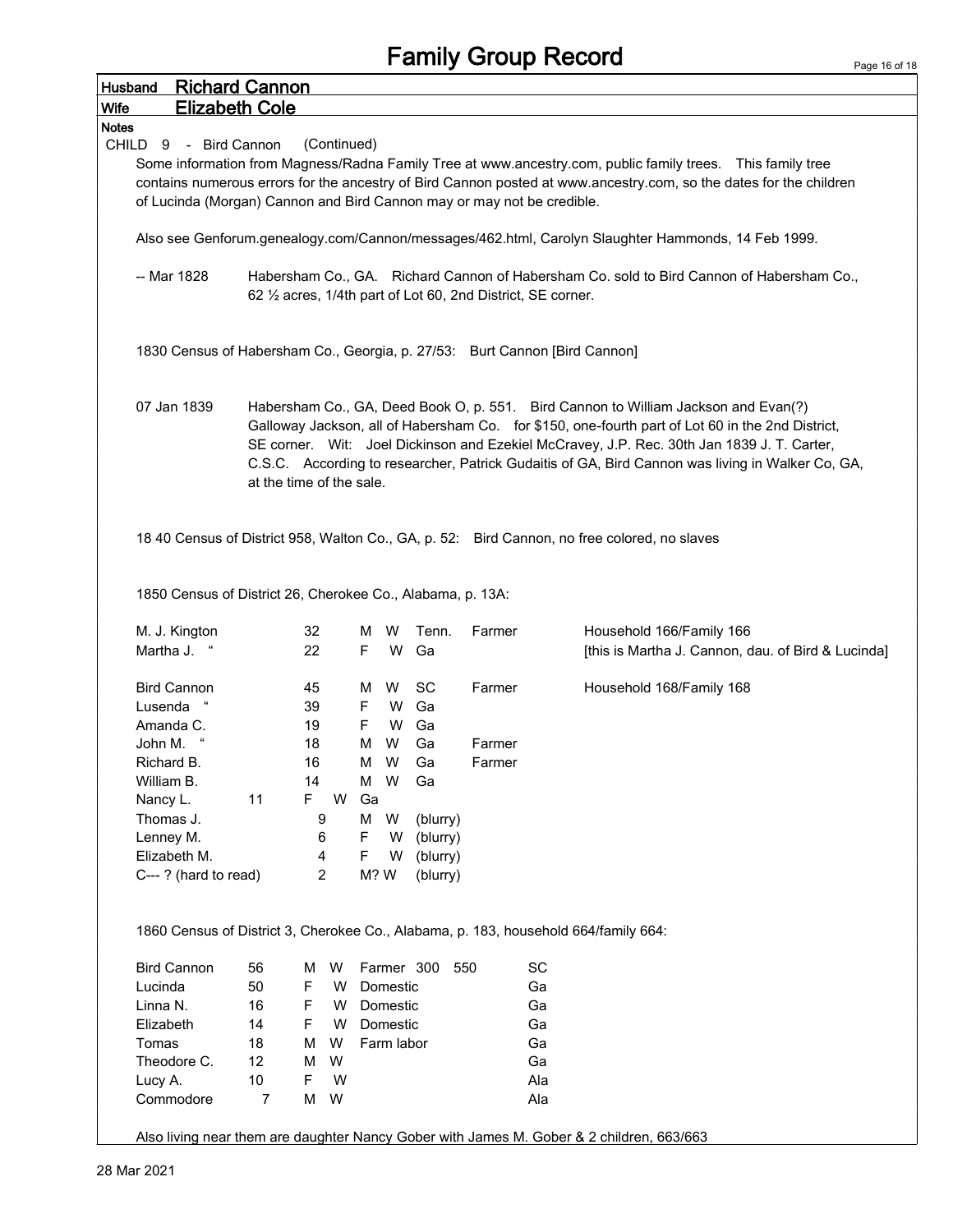| <b>Wife</b><br><b>Notes</b> | <b>Elizabeth Cole</b>                                                                                                                                                                                                                                                                                                                                        |                    |             |     |         |     |        |                 |        |               |                |                                     |                      |                |                    |
|-----------------------------|--------------------------------------------------------------------------------------------------------------------------------------------------------------------------------------------------------------------------------------------------------------------------------------------------------------------------------------------------------------|--------------------|-------------|-----|---------|-----|--------|-----------------|--------|---------------|----------------|-------------------------------------|----------------------|----------------|--------------------|
| CHILD<br>9                  | - Bird Cannon                                                                                                                                                                                                                                                                                                                                                |                    | (Continued) |     |         |     |        |                 |        |               |                |                                     |                      |                |                    |
|                             | Son John M. Cannon, wife Martha & 2 children, 664/664                                                                                                                                                                                                                                                                                                        |                    |             |     |         |     |        |                 |        |               |                |                                     |                      |                |                    |
|                             | Daughter Martha J. & husband Martin J. Kington & 4 children, 666/666.                                                                                                                                                                                                                                                                                        |                    |             |     |         |     |        |                 |        |               |                |                                     |                      |                |                    |
|                             |                                                                                                                                                                                                                                                                                                                                                              |                    |             |     |         |     |        |                 |        |               |                |                                     |                      |                |                    |
|                             |                                                                                                                                                                                                                                                                                                                                                              |                    |             |     |         |     |        |                 |        |               |                |                                     |                      |                |                    |
|                             | 1870 census of Twp. 8, Range 10, Cherokee Co., AL, enumerated 20 Jul, p. 293, Ringgold P.O., 42/42:                                                                                                                                                                                                                                                          |                    |             |     |         |     |        |                 |        |               |                |                                     |                      |                |                    |
| Cannon                      | Bird                                                                                                                                                                                                                                                                                                                                                         |                    | 66          | M   | W       |     |        | Invalid 800 350 |        |               | South Carolina |                                     | Cannot read or write |                |                    |
| Ħ                           |                                                                                                                                                                                                                                                                                                                                                              | Lucinda            |             | 60  |         | F.  | W      |                 |        | Keeping house |                | Georgia                             |                      |                | $\pmb{\mathsf{H}}$ |
| Jackson                     | Amanda                                                                                                                                                                                                                                                                                                                                                       |                    | 37          | F   | W       |     |        |                 |        |               | Georgia        |                                     |                      |                | $\pmb{\mathsf{H}}$ |
|                             | Cannon William                                                                                                                                                                                                                                                                                                                                               |                    | 33          | M   | W       |     | Farmer |                 |        | Georgia       |                |                                     |                      | $\blacksquare$ | $\pmb{\mathsf{H}}$ |
| Gober                       | Nancy                                                                                                                                                                                                                                                                                                                                                        |                    | 30          | F   | W       |     |        |                 |        |               |                | Georgia                             |                      |                |                    |
| Harris                      | "Lilly                                                                                                                                                                                                                                                                                                                                                       |                    | 25          | F   | W       |     |        |                 |        |               |                | Georgia                             |                      |                |                    |
| Ħ                           | $\mathbf{u}$                                                                                                                                                                                                                                                                                                                                                 | Mary               |             |     |         |     | 4      |                 | F<br>W |               |                |                                     |                      |                | Georgia            |
| Cannon                      | Elizabeth                                                                                                                                                                                                                                                                                                                                                    |                    | 23          | F   | W       |     |        |                 |        |               |                | Georgia                             |                      |                |                    |
|                             | $\mathbf{u}$                                                                                                                                                                                                                                                                                                                                                 | Cass               |             | 21  |         | M   | W      | Farmer          |        |               | Georgia        |                                     |                      |                | "                  |
|                             |                                                                                                                                                                                                                                                                                                                                                              | Lucy               |             | 19  |         | F W |        |                 |        |               |                |                                     | Georgia              |                |                    |
|                             | $\mathbf{u}$                                                                                                                                                                                                                                                                                                                                                 | Columbus           |             | 17  |         | M W |        |                 |        |               |                |                                     | Georgia              |                |                    |
| Gober                       | Georgia                                                                                                                                                                                                                                                                                                                                                      | $\sim$ 11          | 12          | F.  | W       |     |        |                 |        |               |                | Alabama                             |                      |                |                    |
|                             |                                                                                                                                                                                                                                                                                                                                                              | Amanda             |             | 10  |         | F W |        |                 |        |               |                |                                     | Alabama              |                |                    |
| "                           | $\mathbf{u}$                                                                                                                                                                                                                                                                                                                                                 | $\pmb{\mathsf{H}}$ |             |     |         |     |        |                 |        |               |                |                                     |                      |                |                    |
|                             | spelling in email address is as listed on the page, although her name is also spelled Elaine] last updated 5 Feb 2003;<br>accessed 15 Dec 2004 and 31 May 2007. Children's names are from her.                                                                                                                                                               |                    |             |     |         |     |        |                 |        |               |                |                                     |                      |                |                    |
|                             | Also list of children from Jerry Murdock on Genforum.genealogy.com/Murdock, message 917 on 21 Jul 2002, email<br>address jerry41@eastex.net. Also on WorldConnect at Rootsweb, jerry41@eastex.net, last updated 23 Apr 2007;<br>accessed 31 May 2007. Husband's name also spelled Murdock.                                                                   |                    |             |     |         |     |        |                 |        |               |                |                                     |                      |                |                    |
|                             | 1810 Federal Census, Pendleton District, SC: Richard CANNON household, p. 146A (female born 1800-1810).                                                                                                                                                                                                                                                      |                    |             |     |         |     |        |                 |        |               |                |                                     |                      |                |                    |
|                             | 1820 Federal Census, Pendleton District, SC: Richard CANNON household, p. 169 (female born 1804-1810).                                                                                                                                                                                                                                                       |                    |             |     |         |     |        |                 |        |               |                |                                     |                      |                |                    |
| children.                   | 1850 Federal Census, Division 12, Gordon Co., Georgia; Roll: M432_71; Page: 29A. Joseph & Celia Murdock &                                                                                                                                                                                                                                                    |                    |             |     |         |     |        |                 |        |               |                |                                     |                      |                |                    |
|                             | 1860 Census of Beat 6, Anderson Co., Texas, Ione P.O., p. 79/53, 552/552. Joseph and Cealy Murdock. Daughter<br>Andeline Wilson 23 F lived in their household as family 553 with daughter Dora Wilson 1 F Texas.                                                                                                                                             |                    |             |     |         |     |        |                 |        |               |                |                                     |                      |                |                    |
|                             | 1880 Census of Houston Co, Texas, SD 1, ED 27, p. 1 (379), enumerated 19 June, 275/275, line 1:<br>Murdock Joseph W M 78 [Head] Married Farmer Georgia                                                                                                                                                                                                       | Celia              |             | W F | 75 Wife |     |        | Married         |        |               |                | Scotland Virginia<br>S.Carolina SC* |                      | $SC^*$         |                    |
| for him.                    | * It is unlikely that her father was born in South Carolina, as his father, Simcock Cannon, was in Virginia until at least<br>April 1765. He was in Mecklenburg Co., NC, by 24 Oct 1768 and Tryon Co., NC, by Apr 1769. These areas are in<br>present-day South Carolina. It appears that Richard Cannon was born about 1755/1760, according to the censuses |                    |             |     |         |     |        |                 |        |               |                |                                     |                      |                |                    |